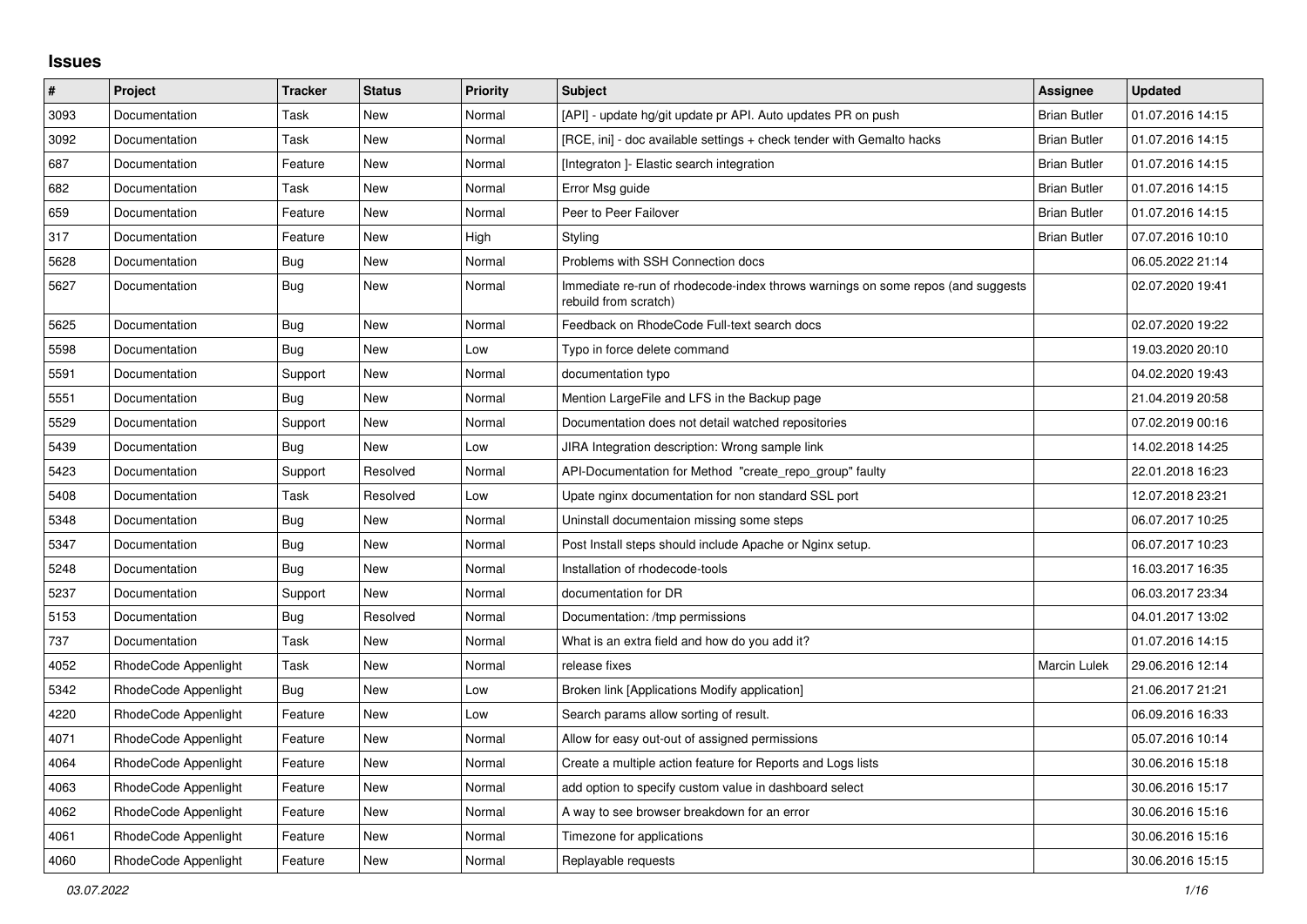| $\vert$ # | Project              | <b>Tracker</b> | <b>Status</b> | <b>Priority</b> | <b>Subject</b>                                                                                                       | <b>Assignee</b>                | <b>Updated</b>   |
|-----------|----------------------|----------------|---------------|-----------------|----------------------------------------------------------------------------------------------------------------------|--------------------------------|------------------|
| 4059      | RhodeCode Appenlight | Feature        | New           | Normal          | Server Monitoring                                                                                                    |                                | 30.06.2016 15:15 |
| 4057      | RhodeCode Appenlight | Feature        | New           | Normal          | Negation option for search filter                                                                                    |                                | 30.06.2016 15:12 |
| 4056      | RhodeCode Appenlight | Feature        | New           | Normal          | Optionally allow to filter graphs per machine in dashboard                                                           |                                | 30.06.2016 15:12 |
| 4017      | RhodeCode Appenlight | Feature        | New           | Low             | application logos need help                                                                                          |                                | 14.06.2016 11:52 |
| 3994      | RhodeCode Appenlight | Bug            | New           | Normal          | during setup, user is given option to make admin account even if one does not exist                                  |                                | 08.06.2016 12:44 |
| 3991      | RhodeCode Appenlight | <b>Bug</b>     | Resolved      | Normal          | report logs need upper margin                                                                                        |                                | 21.06.2016 18:55 |
| 3990      | RhodeCode Appenlight | Bug            | New           | Normal          | some dashboard builder buttons are up against fields                                                                 |                                | 07.06.2016 12:01 |
| 3989      | RhodeCode Appenlight | <b>Bug</b>     | Resolved      | Normal          | even up report spacing                                                                                               |                                | 21.06.2016 18:55 |
| 3987      | RhodeCode Appenlight | <b>Bug</b>     | New           | Normal          | adjust footer so it's consistent with the website footer                                                             |                                | 15.06.2016 10:20 |
| 3986      | RhodeCode Appenlight | <b>Bug</b>     | New           | Normal          | table headers should be left aligned                                                                                 |                                | 07.06.2016 11:53 |
| 5326      | RhodeCode CE/EE      | Task           | Resolved      | Normal          | Public usergroup profile                                                                                             | Bartłomiej<br>Wołyńczyk        | 22.02.2018 15:44 |
| 5270      | RhodeCode CE/EE      | Task           | New           | Normal          | Comments updates                                                                                                     | <b>Bartłomiej</b><br>Wołyńczyk | 17.04.2018 21:51 |
| 4074      | RhodeCode CE/EE      | Feature        | New           | Normal          | Edit review comment                                                                                                  | Bartłomiej<br>Wołyńczyk        | 17.04.2018 21:51 |
| 5576      | RhodeCode CE/EE      | Bug            | Resolved      | High            | Hosting many repositories                                                                                            | Craig Fairhurst                | 12.02.2020 12:55 |
| 5615      | RhodeCode CE/EE      | Feature        | Resolved      | Normal          | Misleading message in PR diff view "File was deleted in this version"                                                | Daniel D                       | 23.04.2020 17:40 |
| 5610      | RhodeCode CE/EE      | <b>Bug</b>     | Resolved      | Normal          | Files navigation looses the at= <name> marker</name>                                                                 | Daniel D                       | 03.10.2021 23:23 |
| 5608      | RhodeCode CE/EE      | <b>Bug</b>     | Resolved      | High            | svn+ssh user set incorrectly                                                                                         | Daniel D                       | 31.03.2020 18:21 |
| 5606      | RhodeCode CE/EE      | <b>Bug</b>     | Resolved      | High            | SVN + ssh subdirectory failure                                                                                       | Daniel D                       | 09.04.2020 03:29 |
| 5604      | RhodeCode CE/EE      | <b>Bug</b>     | Resolved      | High            | Search error on second result page                                                                                   | Daniel D                       | 30.03.2020 16:01 |
| 5602      | RhodeCode CE/EE      | Feature        | Resolved      | Normal          | Copy full path only copies partial                                                                                   | Daniel D                       | 30.03.2020 16:04 |
| 5599      | RhodeCode CE/EE      | Bug            | Resolved      | Normal          | SVN navigation to trunk fails                                                                                        | Daniel D                       | 04.04.2020 11:21 |
| 5581      | RhodeCode CE/EE      | Feature        | Resolved      | Normal          | expose `send_email` option in the HTTP API, for `comment_commit` and<br>`comment_pull_request`                       | Daniel D                       | 29.01.2020 11:46 |
| 5579      | RhodeCode CE/EE      | Bug            | Resolved      | Normal          | JS bug when a commit message can be parsed as a number                                                               | Daniel D                       | 20.01.2020 10:04 |
| 4311      | RhodeCode CE/EE      | Task           | Resolved      | Normal          | Diffs feedback                                                                                                       | Daniel D                       | 26.11.2016 14:10 |
| 4296      | RhodeCode CE/EE      | <b>Bug</b>     | Resolved      | Normal          | [ee] Can not create pull requests with reviewers.                                                                    | Daniel D                       | 07.11.2016 21:17 |
| 4289      | RhodeCode CE/EE      | Task           | New           | Low             | [ce, ee] clean up pygments lexer functions + handling                                                                | Daniel D                       | 21.10.2016 14:44 |
| 4288      | RhodeCode CE/EE      | Task           | Resolved      | Normal          | [ce, ee] unify controllers that use diffs                                                                            | Daniel D                       | 02.08.2017 11:41 |
| 4278      | RhodeCode CE/EE      | Bug            | Resolved      | Normal          | [admin] Clicking the save button in admin -> settings -> issue tracker leads to<br>exception if no patterns entered. | Daniel D                       | 18.10.2016 13:38 |
| 4268      | RhodeCode CE/EE      | Bug            | Resolved      | High            | [ee] default reviewers from changed lines is returning wrong values                                                  | Daniel D                       | 06.10.2016 14:35 |
| 4267      | RhodeCode CE/EE      | Feature        | Resolved      | Normal          | [ce, ee] jira tracker integration wildcard project key support                                                       | Daniel D                       | 10.10.2016 20:13 |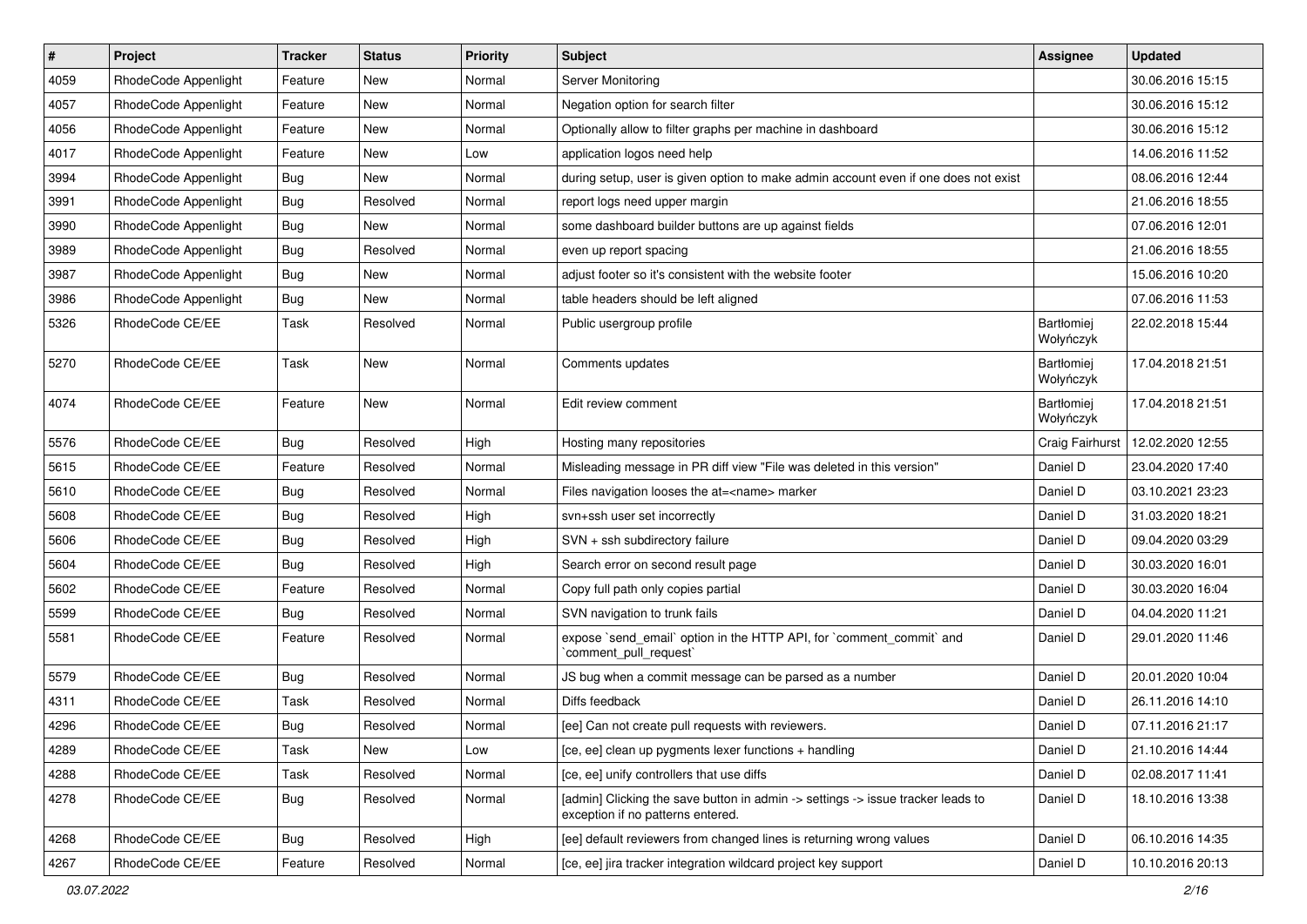| $\pmb{\#}$ | Project         | <b>Tracker</b> | <b>Status</b> | <b>Priority</b> | Subject                                                                                      | Assignee             | <b>Updated</b>                   |
|------------|-----------------|----------------|---------------|-----------------|----------------------------------------------------------------------------------------------|----------------------|----------------------------------|
| 4259       | RhodeCode CE/EE | Task           | Resolved      | Low             | Events, create post-create-user event                                                        | Daniel D             | 30.01.2017 20:11                 |
| 4256       | RhodeCode CE/EE | Bug            | New           | Normal          | [ce, ee, ux] Source code highlight colors conflict with red/green inserted/deleted<br>blocks | Daniel D             | 03.10.2016 05:00                 |
| 4246       | RhodeCode CE/EE | Task           | New           | Normal          | [ce, ee, vcs, git] add tests for annotated git tags                                          | Daniel D             | 13.02.2018 18:03                 |
| 4238       | RhodeCode CE/EE | Task           | Resolved      | Normal          | default reviewers updates                                                                    | Daniel D             | 06.10.2016 14:26                 |
| 4233       | RhodeCode CE/EE | <b>Bug</b>     | Resolved      | High            | slack, git push problem                                                                      | Daniel D             | 26.09.2016 11:56                 |
| 4232       | RhodeCode CE/EE | Feature        | New           | Normal          | [ce, ee, pr, compare] redo diffs, support side by side diffs, html diffs                     | Daniel D             | 25.10.2016 15:40                 |
| 4225       | RhodeCode CE/EE | Feature        | Resolved      | Normal          | [ce, ee] repo group integrations cascade to child repo groups                                | Daniel D             | 14.09.2016 11:12                 |
| 4223       | RhodeCode CE/EE | <b>Bug</b>     | Resolved      | High            | [git, tags] annotated tags not appearing in UI                                               | Daniel D             | 12.09.2016 06:12                 |
| 4208       | RhodeCode CE/EE | <b>Bug</b>     | <b>New</b>    | Normal          | [ce, ee] test errors get hidden by error page                                                | Daniel D             | 14.09.2016 12:00                 |
| 4202       | RhodeCode CE/EE | Task           | Resolved      | Normal          | Polish the 503.html page                                                                     | Daniel D             | 30.08.2016 23:54                 |
| 4197       | RhodeCode CE/EE | Task           | New           | Normal          | [ce, ee] get list of users with their permissions to a repository                            | Daniel D             | 22.09.2017 10:30                 |
| 4183       | RhodeCode CE/EE | Feature        | Resolved      | Normal          | Different roles for PR reviewers                                                             | Daniel D             | 12.10.2020 23:13                 |
| 4181       | RhodeCode CE/EE | Task           | Resolved      | Normal          | Integrations: allow root repos only integrations                                             | Daniel D             | 31.08.2016 17:44                 |
| 4180       | RhodeCode CE/EE | Task           | Resolved      | Normal          | integrations: possible limit the updates sent                                                | Daniel D             | 22.08.2016 12:22                 |
| 4179       | RhodeCode CE/EE | Task           | <b>New</b>    | Normal          | [ce, ee] refine perms summary list                                                           | Daniel D             | 14.09.2016 12:09                 |
| 4175       | RhodeCode CE/EE | Feature        | Resolved      | Normal          | [ce, ee] repo group integrations                                                             | Daniel D             | 16.08.2016 20:00                 |
| 4173       | RhodeCode CE/EE | Bug            | Resolved      | Urgent          | [ce, ee] mysql recycle pool timeout not working                                              | Daniel D             | 16.08.2016 22:02                 |
| 4157       | RhodeCode CE/EE | Feature        | New           | Normal          | [integrations] Integrate with industry standard SW development tools                         | Daniel D             | 08.08.2016 12:55                 |
| 4147       | RhodeCode CE/EE | Task           | New           | Normal          | [ce, ee, docs] Events documentation                                                          | Daniel D             | 15.08.2016 12:33                 |
| 4120       | RhodeCode CE/EE | Task           | New           | Normal          | [ce] replace get_repo_nodes api                                                              | Daniel D             | 17.04.2018 21:49                 |
| 4110       | RhodeCode CE/EE | <b>Bug</b>     | In Progress   | Normal          | [ce, ee] repos can be named _admin, _static                                                  | Daniel D             | 20.07.2016 19:51                 |
| 4092       | RhodeCode CE/EE | <b>Bug</b>     | Feedback      | Normal          | [ce, ee] Redmine/JIRA integrations - smart commits                                           | Daniel D             | 21.07.2016 12:59                 |
| 4091       | RhodeCode CE/EE | Bug            | Resolved      | Normal          | [ce, ee] Redmine integration blocks for 30 seconds if redmine server not available           | Daniel D             | 15.07.2016 12:26                 |
| 1131       | RhodeCode CE/EE | Feature        | Resolved      | Normal          | Implement default reviewers for code review                                                  | Daniel D             | 21.09.2016 18:28                 |
| 4199       | RhodeCode CE/EE | Bug            | Resolved      | High            | investigate: ongoing SSL problems when switching to 4.X from 3.X                             | Johannes<br>Bornhold | 15.09.2016 13:14                 |
| 4153       | RhodeCode CE/EE | Task           | Resolved      | Normal          | Optimize readme fetching by changing the system of readme detection                          | Johannes<br>Bornhold | 09.09.2016 10:17                 |
| 3971       | RhodeCode CE/EE | <b>Bug</b>     | Resolved      | Normal          | [ce, vcs] Merge requests/Pull requests failing due to rebase problem                         | Johannes<br>Bornhold | 19.07.2016 15:54                 |
| 4254       | RhodeCode CE/EE | <b>Bug</b>     | Resolved      | Normal          | [frontend] 500 Internal Server Error with i18n-ed pages                                      | Lisa Quatmann        | 30.09.2016 14:38                 |
| 4224       | RhodeCode CE/EE | <b>Bug</b>     | Resolved      | Normal          | [docs] update docs re: removing old instances when switching editions                        |                      | Lisa Quatmann   11.10.2016 15:36 |
| 4194       | RhodeCode CE/EE | Task           | Resolved      | Normal          | move svn http backend out of labs into a real VCS settings                                   | Lisa Quatmann        | 14.09.2016 23:16                 |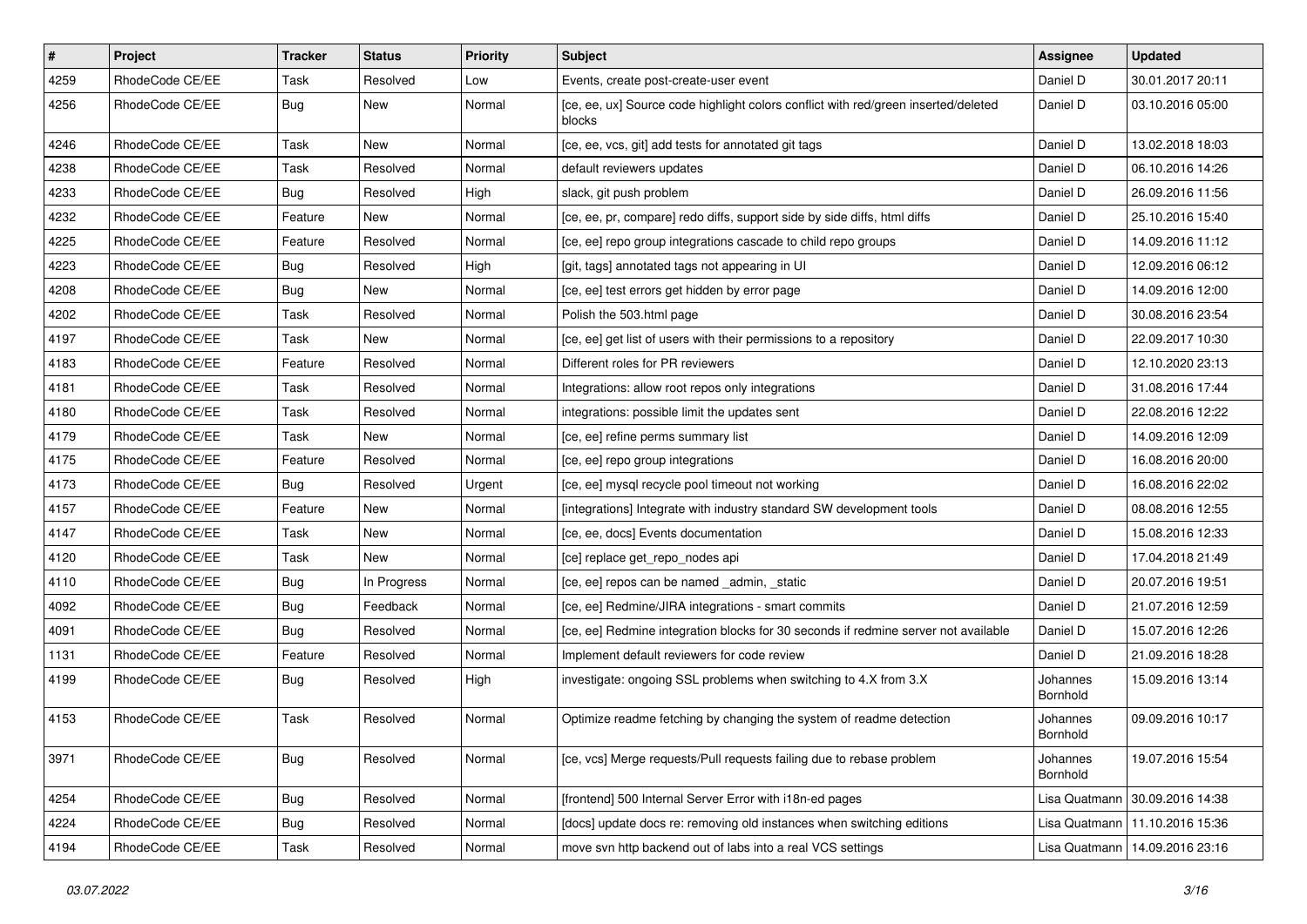| $\vert$ # | Project         | <b>Tracker</b> | <b>Status</b> | <b>Priority</b> | <b>Subject</b>                                                                                     | Assignee                     | <b>Updated</b>   |
|-----------|-----------------|----------------|---------------|-----------------|----------------------------------------------------------------------------------------------------|------------------------------|------------------|
| 4121      | RhodeCode CE/EE | Bug            | Resolved      | Normal          | [ce, ee] server announcement has extra margin                                                      | Lisa Quatmann                | 26.09.2016 14:00 |
| 3488      | RhodeCode CE/EE | Bug            | Resolved      | Normal          | [frontend, styling] update icon font                                                               | Lisa Quatmann                | 04.10.2016 13:27 |
| 5653      | RhodeCode CE/EE | Feature        | <b>New</b>    | Normal          | Extend SSH clone to support cloning by repo id.                                                    | Marcin<br>Kuzminski<br>[CTO] | 17.02.2021 12:58 |
| 5442      | RhodeCode CE/EE | Feature        | Resolved      | Low             | Preview of Jupyter notebooks                                                                       | Marcin<br>Kuzminski<br>[CTO] | 16.01.2019 16:33 |
| 5441      | RhodeCode CE/EE | Feature        | <b>New</b>    | Low             | Some files not parsed as XML files                                                                 | Marcin<br>Kuzminski<br>[CTO] | 12.06.2018 12:23 |
| 5386      | RhodeCode CE/EE | Task           | Resolved      | Normal          | Increase security for Email Change                                                                 | Marcin<br>Kuzminski<br>[CTO] | 17.02.2018 17:29 |
| 5382      | RhodeCode CE/EE | Feature        | <b>New</b>    | Normal          | Support for repository aliases                                                                     | Marcin<br>Kuzminski<br>[CTO] | 04.09.2017 15:17 |
| 5257      | RhodeCode CE/EE | Bug            | <b>New</b>    | Normal          | Git repository with big binary file provokes error and strange behavior/memory leak<br>of RH.      | Marcin<br>Kuzminski<br>[CTO] | 23.03.2017 22:02 |
| 5150      | RhodeCode CE/EE | Task           | Resolved      | Normal          | Password reset promts in my account should be hidden in accounts that are not of<br>type rhodecode | Marcin<br>Kuzminski<br>[CTO] | 02.01.2017 16:34 |
| 4670      | RhodeCode CE/EE | Task           | Resolved      | Normal          | Release 4.5.1                                                                                      | Marcin<br>Kuzminski<br>[CTO] | 06.12.2016 21:13 |
| 4297      | RhodeCode CE/EE | Task           | Resolved      | Normal          | redo the my-pull-requests page to use the datagrid                                                 | Marcin<br>Kuzminski<br>[CTO] | 01.11.2016 09:31 |
| 4282      | RhodeCode CE/EE | Task           | Resolved      | Normal          | Add inode limit together with disk usage                                                           | Marcin<br>Kuzminski<br>[CTO] | 19.10.2016 12:18 |
| 4281      | RhodeCode CE/EE | Task           | Resolved      | Normal          | Fix docs on To `increase database performance`                                                     | Marcin<br>Kuzminski<br>[CTO] | 18.10.2016 16:39 |
| 4276      | RhodeCode CE/EE | <b>Bug</b>     | Resolved      | Normal          | System info page uses mercurial/git versions from RhodeCode instead of VCSServer                   | Marcin<br>Kuzminski<br>[CTO] | 14.11.2016 21:19 |
| 4250      | RhodeCode CE/EE | <b>Bug</b>     | Resolved      | Normal          | Adding a reviewer into existing PR doesn't set a reason.                                           | Marcin<br>Kuzminski<br>[CTO] | 07.10.2016 20:05 |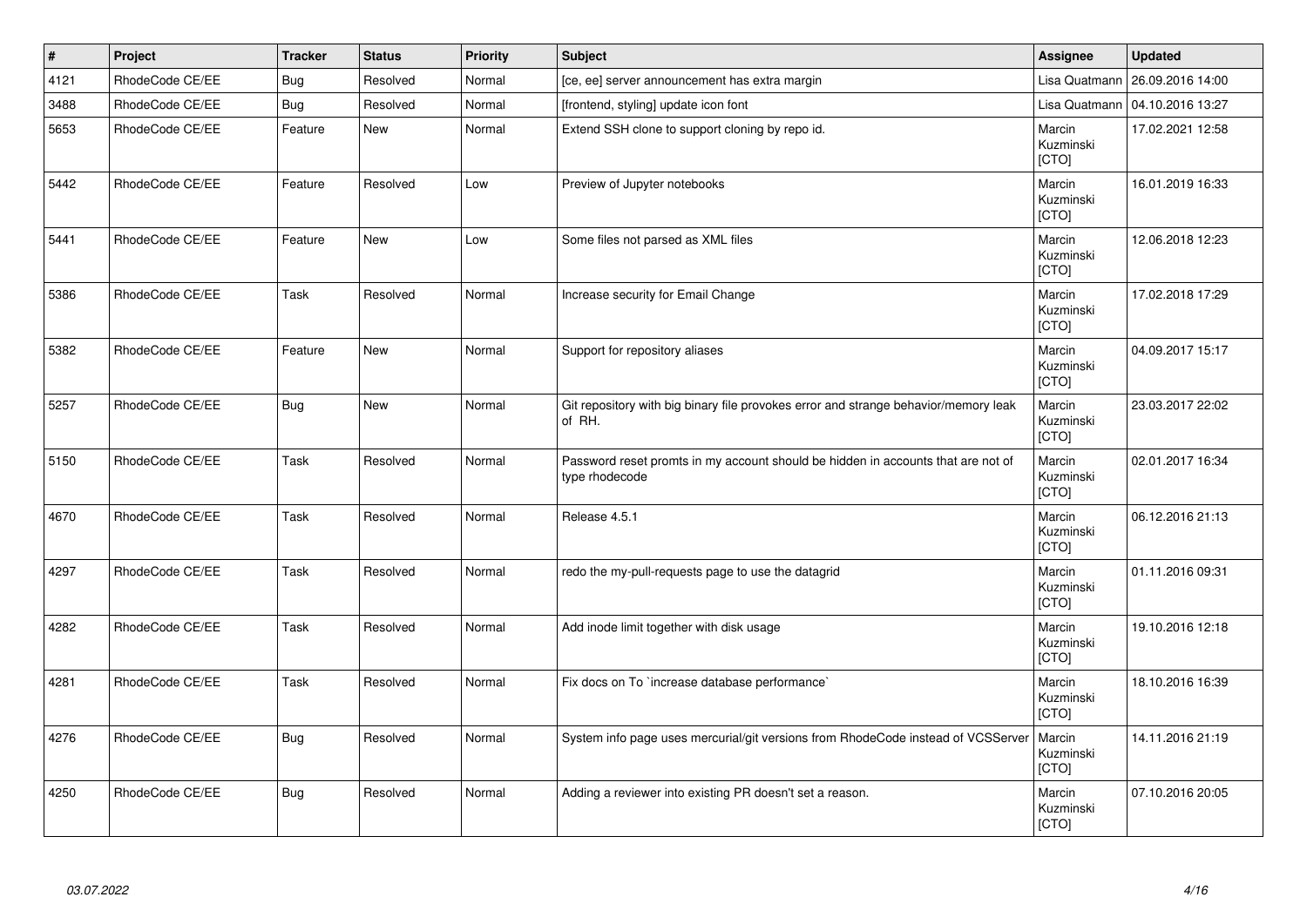| $\vert$ # | Project         | <b>Tracker</b> | <b>Status</b> | <b>Priority</b> | Subject                                                                               | Assignee                     | <b>Updated</b>   |
|-----------|-----------------|----------------|---------------|-----------------|---------------------------------------------------------------------------------------|------------------------------|------------------|
| 4245      | RhodeCode CE/EE | Task           | Resolved      | Normal          | Convert control command to use http mode by default                                   | Marcin<br>Kuzminski<br>[CTO] | 14.10.2016 16:13 |
| 4219      | RhodeCode CE/EE | Feature        | Resolved      | Normal          | [ce, ee] Add mandatory reviewers for pull requests                                    | Marcin<br>Kuzminski<br>[CTO] | 20.06.2017 15:23 |
| 4213      | RhodeCode CE/EE | Feature        | <b>New</b>    | High            | Embed PostgreSQL database                                                             | Marcin<br>Kuzminski<br>[CTO] | 03.09.2016 23:45 |
| 4211      | RhodeCode CE/EE | Feature        | Resolved      | Normal          | [ce, ee] increase webhook flexibility                                                 | Marcin<br>Kuzminski<br>[CTO] | 20.06.2022 10:55 |
| 4193      | RhodeCode CE/EE | Feature        | In Progress   | Normal          | Improve Filter Functionality in the Change Log                                        | Marcin<br>Kuzminski<br>[CTO] | 22.09.2017 10:25 |
| 4184      | RhodeCode CE/EE | <b>Bug</b>     | Resolved      | High            | fix content INT overflow bug                                                          | Marcin<br>Kuzminski<br>[CTO] | 23.08.2016 10:31 |
| 4178      | RhodeCode CE/EE | <b>Bug</b>     | Resolved      | Normal          | RhodeCode EE OVA VM wont run on a ESX 6.0 host                                        | Marcin<br>Kuzminski<br>[CTO] | 15.09.2016 13:25 |
| 4155      | RhodeCode CE/EE | <b>Bug</b>     | Resolved      | Low             | Date of Last Change is not displayed correctly                                        | Marcin<br>Kuzminski<br>[CTO] | 21.01.2020 02:20 |
| 4065      | RhodeCode CE/EE | <b>Bug</b>     | Resolved      | Normal          | [ux, login] 404 on login after comment attempt                                        | Marcin<br>Kuzminski<br>[CTO] | 04.07.2016 00:40 |
| 4036      | RhodeCode CE/EE | <b>Bug</b>     | Resolved      | Normal          | encrypted clone_uri can throw unicodeerror after key change                           | Marcin<br>Kuzminski<br>[CTO] | 27.06.2016 19:38 |
| 4035      | RhodeCode CE/EE | <b>Bug</b>     | In Progress   | Normal          | failed to create whoosh index                                                         | Marcin<br>Kuzminski<br>[CTO] | 06.07.2016 00:04 |
| 4000      | RhodeCode CE/EE | Feature        | New           | Normal          | Make compare more functional                                                          | Marcin<br>Kuzminski<br>[CTO] | 18.11.2017 19:11 |
| 3556      | RhodeCode CE/EE | Task           | Resolved      | Normal          | Disable and rename initial_repo_scan flag                                             | Marcin<br>Kuzminski<br>[CTO] | 22.04.2016 14:33 |
| 3549      | RhodeCode CE/EE | <b>Bug</b>     | Resolved      | Normal          | [4.0.0 regression], file source links use last commit id instead of current commit id | Marcin<br>Kuzminski<br>[CTO] | 21.04.2016 16:10 |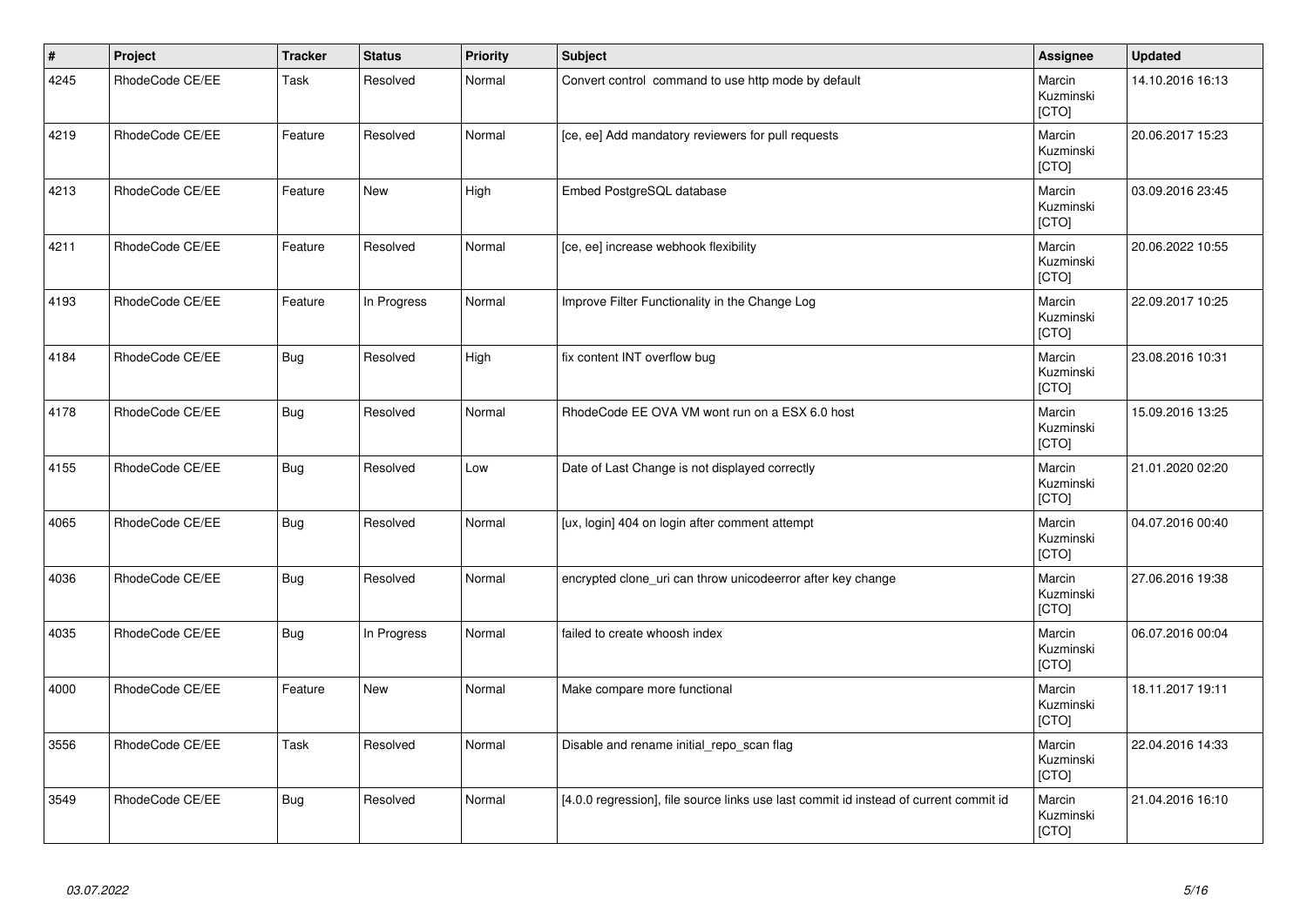| #    | Project         | <b>Tracker</b> | <b>Status</b> | <b>Priority</b> | <b>Subject</b>                                                                                       | <b>Assignee</b>              | <b>Updated</b>                  |
|------|-----------------|----------------|---------------|-----------------|------------------------------------------------------------------------------------------------------|------------------------------|---------------------------------|
| 3483 | RhodeCode CE/EE | Bug            | New           | Normal          | oauth: disable 3rd party registration if RhodeCode registration is disabled                          | Marcin<br>Kuzminski<br>[CTO] | 13.04.2016 12:13                |
| 3454 | RhodeCode CE/EE | Task           | Feedback      | Normal          | [ce/ee] visually differentiate the two editions                                                      | Marcin<br>Kuzminski<br>[CTO] | 10.08.2016 03:30                |
| 5587 | RhodeCode CE/EE | Bug            | Resolved      | Normal          | Broken metatags in 4.18.1                                                                            | <b>Marcin Lulek</b>          | 29.01.2020 11:46                |
| 4269 | RhodeCode CE/EE | Support        | Resolved      | Normal          | Allow flash messages to be permanently surpressed                                                    | Marcin Lulek                 | 14.10.2016 12:46                |
| 4234 | RhodeCode CE/EE | Task           | New           | Normal          | prepare and test RhodeCode VM image for AWS                                                          | Marcin Lulek                 | 11.07.2017 13:32                |
| 4279 | RhodeCode CE/EE | Bug            | Resolved      | Normal          | re-captcha validation is broken                                                                      | Martin<br>Bornhold           | 26.10.2016 22:27                |
| 4277 | RhodeCode CE/EE | Bug            | Resolved      | Normal          | [frontend] System info page does not work correctly in safari.                                       | Martin<br>Bornhold           | 04.11.2016 12:08                |
| 4273 | RhodeCode CE/EE | Bug            | Resolved      | Urgent          | GIT executable not seen by vcsserver                                                                 | Martin<br>Bornhold           | 13.10.2016 15:45                |
| 4271 | RhodeCode CE/EE | Bug            | Resolved      | Normal          | Browsing new repository groups via SVN issue                                                         | Martin<br>Bornhold           | 19.10.2016 11:11                |
| 4251 | RhodeCode CE/EE | Task           | Feedback      | High            | [customer] Pull request with subrepos                                                                | Martin<br>Bornhold           | 10.11.2016 17:52                |
| 4247 | RhodeCode CE/EE | Bug            | Resolved      | Normal          | [vcs] Using current time as timestamp during archive creating leads to changing<br>hashes            | Martin<br>Bornhold           | 28.09.2016 12:07                |
| 4244 | RhodeCode CE/EE | Support        | Resolved      | Normal          | mod day syn template error when using auth realm with spaces in it                                   | Martin<br>Bornhold           | 28.09.2016 12:07                |
| 4243 | RhodeCode CE/EE | Support        | Resolved      | High            | Gist visibility update?                                                                              | Martin<br>Bornhold           | 27.09.2016 06:40                |
| 4237 | RhodeCode CE/EE | Task           | Resolved      | Normal          | Enable HTTP support                                                                                  | Martin<br>Bornhold           | 12.10.2016 11:51                |
| 4203 | RhodeCode CE/EE | Task           | Resolved      | Normal          | Get rid of svn.proxy.parent_path_root, and replace it with reading storage location<br>from Database | Martin<br>Bornhold           | 22.09.2016 14:31                |
| 3950 | RhodeCode CE/EE | Bug            | Resolved      | Normal          | [ce, ee] trying to merge pr against a deleted branch/bookmark breaks the pr page                     | Martin<br>Bornhold           | 27.10.2016 16:12                |
| 1055 | RhodeCode CE/EE | Feature        | Resolved      | Normal          | [pr, vcs] Expose the shadow repository of a pull request                                             | Martin<br>Bornhold           | 26.10.2016 10:33                |
| 5368 | RhodeCode CE/EE | Feature        | Resolved      | Normal          | Mercurial: Close branch before merging it                                                            |                              | Mathieu Cantin 21.01.2020 02:11 |
| 3372 | RhodeCode CE/EE | Bug            | In Progress   | High            | [Idap, groups] Customer gets an empty list of groups                                                 | Mikhail<br>Chernykh          | 08.06.2016 11:32                |
| 5548 | RhodeCode CE/EE | Feature        | New           | Normal          | Initial Search API                                                                                   | Peter Colledge               | 07.07.2019 22:21                |
| 5553 | RhodeCode CE/EE | Bug            | New           | Normal          | Exceptions Tracker - Exception ID: 140095575901360 after upgrade to the lastes<br>version            | Thierry<br>Wynsdau           | 10.07.2019 10:33                |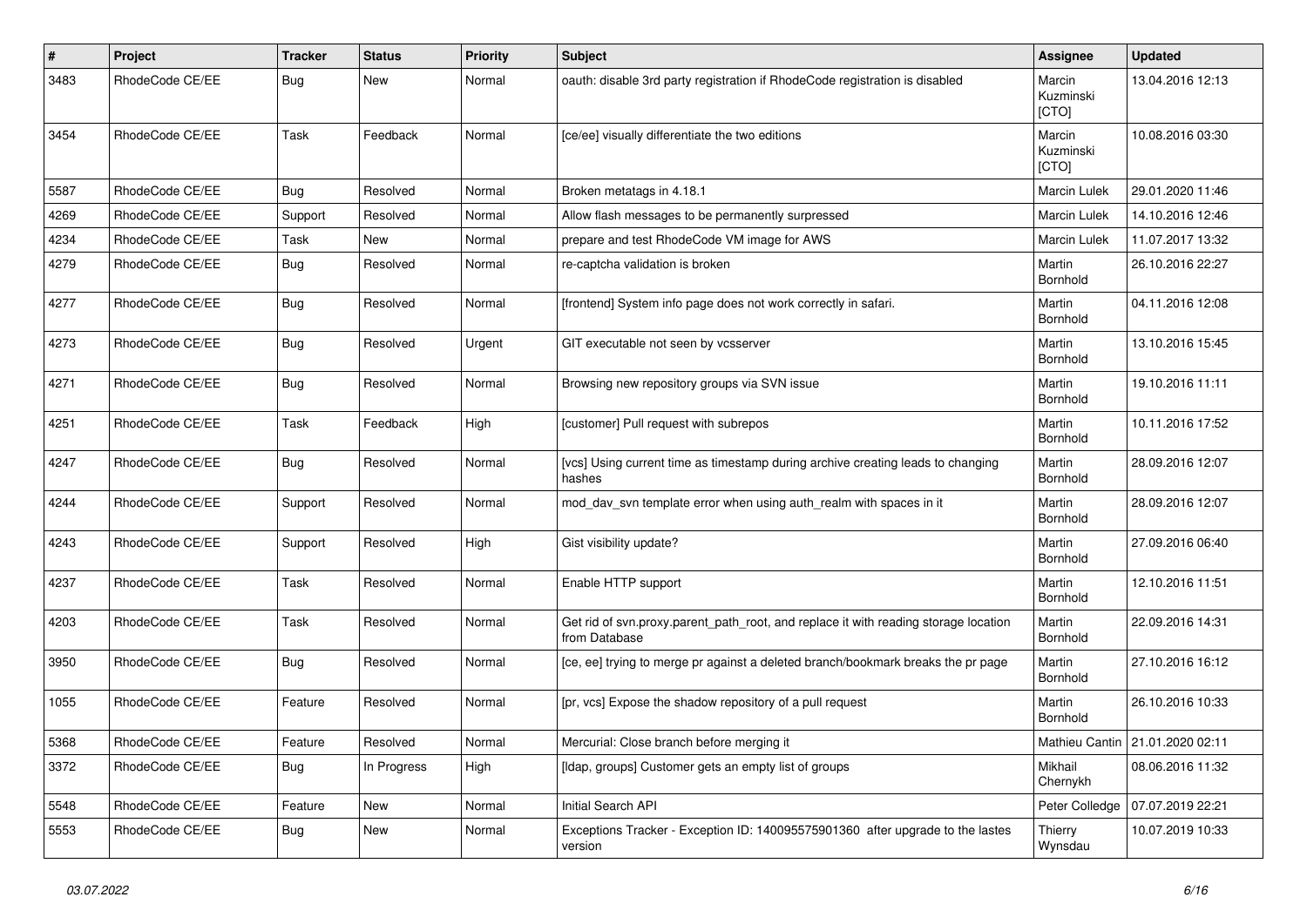| $\pmb{\#}$ | <b>Project</b>  | <b>Tracker</b> | <b>Status</b> | <b>Priority</b> | <b>Subject</b>                                                                                                                       | Assignee           | <b>Updated</b>   |
|------------|-----------------|----------------|---------------|-----------------|--------------------------------------------------------------------------------------------------------------------------------------|--------------------|------------------|
| 5523       | RhodeCode CE/EE | Bug            | Resolved      | High            | user from AD is asked to change his password when logs in.                                                                           | Thierry<br>Wynsdau | 28.05.2020 20:28 |
| 5516       | RhodeCode CE/EE | Support        | Resolved      | High            | Cannot log into RhodeCode                                                                                                            | Thierry<br>Wynsdau | 28.05.2020 20:28 |
| 5682       | RhodeCode CE/EE | Bug            | <b>New</b>    | Normal          | Login Page stuck until page is refreshed                                                                                             |                    | 30.06.2022 20:31 |
| 5680       | RhodeCode CE/EE | Bug            | New           | High            | Inconsistent timezone display                                                                                                        |                    | 20.04.2022 14:15 |
| 5679       | RhodeCode CE/EE | Bug            | New           | Normal          | Data directory continues to grow until it fills disk partition                                                                       |                    | 25.04.2022 11:42 |
| 5677       | RhodeCode CE/EE | Support        | New           | Normal          | PR cross merge                                                                                                                       |                    | 28.01.2022 16:59 |
| 5672       | RhodeCode CE/EE | Bug            | New           | Normal          | Unable to browse git repository folders with # in names                                                                              |                    | 16.12.2021 18:13 |
| 5670       | RhodeCode CE/EE | Bug            | <b>New</b>    | Normal          | Repo-level administrators can usurp owner of repoistory                                                                              |                    | 01.12.2021 16:18 |
| 5669       | RhodeCode CE/EE | Bug            | Resolved      | Normal          | Mercurial commit messages doesn't show cyrillic symbols                                                                              |                    | 01.10.2021 10:39 |
| 5664       | RhodeCode CE/EE | Bug            | <b>New</b>    | Normal          | Regression: When assigning permissions, cannot see own group in auto-complete<br>without special conditions                          |                    | 29.07.2021 10:49 |
| 5662       | RhodeCode CE/EE | <b>Bug</b>     | New           | Normal          | Full text search not working due to crash in whoosh                                                                                  |                    | 07.06.2022 08:31 |
| 5657       | RhodeCode CE/EE | <b>Bug</b>     | <b>New</b>    | Normal          | Error in maintenance page                                                                                                            |                    | 30.03.2021 15:09 |
| 5656       | RhodeCode CE/EE | Bug            | Resolved      | Normal          | Error for branch permission page                                                                                                     |                    | 30.04.2021 08:53 |
| 5655       | RhodeCode CE/EE | Bug            | Resolved      | Normal          | New public gist's id is always auto generated                                                                                        |                    | 01.07.2021 12:06 |
| 5654       | RhodeCode CE/EE | Bug            | New           | Normal          | Comment formatting broken when containing $@$ in a code block                                                                        |                    | 24.02.2021 12:10 |
| 5652       | RhodeCode CE/EE | Bug            | Resolved      | Normal          | Pull Requests: when title and descriptions contains character [] {} and () index out of<br>bound when attempting to comment/approve. |                    | 30.04.2021 08:53 |
| 5651       | RhodeCode CE/EE | <b>Bug</b>     | Resolved      | Normal          | Pull requests can get stuck if the diff is too large (it was created by mistake but we<br>can't open it to delete it)                |                    | 30.04.2021 08:53 |
| 5649       | RhodeCode CE/EE | Bug            | <b>New</b>    | Normal          | test-file-upload                                                                                                                     |                    | 17.12.2020 23:08 |
| 5645       | RhodeCode CE/EE | Bug            | <b>New</b>    | High            | Rhodecode returns 400 Bad request on huge mercurial repos                                                                            |                    | 18.12.2020 06:29 |
| 5644       | RhodeCode CE/EE | Bug            | <b>New</b>    | Normal          | PR inks to comments not working if files are collapsed                                                                               |                    | 02.12.2020 10:42 |
| 5643       | RhodeCode CE/EE | Feature        | Resolved      | Low             | jump to bottom of review                                                                                                             |                    | 30.04.2021 08:53 |
| 5642       | RhodeCode CE/EE | Feature        | Resolved      | Normal          | pull request version column in commit list                                                                                           |                    | 30.04.2021 08:53 |
| 5641       | RhodeCode CE/EE | Feature        | <b>New</b>    | Normal          | 'Add draft" / (x) button usability                                                                                                   |                    | 30.11.2020 20:53 |
| 5639       | RhodeCode CE/EE | Support        | New           | High            | 500 Internal Server Error   The server has either erred  after importing Database<br>from backup                                     |                    | 22.11.2020 09:15 |
| 5638       | RhodeCode CE/EE | Feature        | <b>New</b>    | Normal          | Add "Copy full url path" button                                                                                                      |                    | 05.02.2021 20:23 |
| 5637       | RhodeCode CE/EE | Feature        | <b>New</b>    | Normal          | Clone URL templates - add per repository/namespace                                                                                   |                    | 29.10.2020 09:38 |
| 5636       | RhodeCode CE/EE | Bug            | Resolved      | High            | Remap and Rescan 500 Internal Server Error                                                                                           |                    | 30.04.2021 08:53 |
| 5635       | RhodeCode CE/EE | Feature        | Resolved      | Normal          | Remember column sorted by of the "Pull Requests You Participate In" table                                                            |                    | 30.11.2020 22:30 |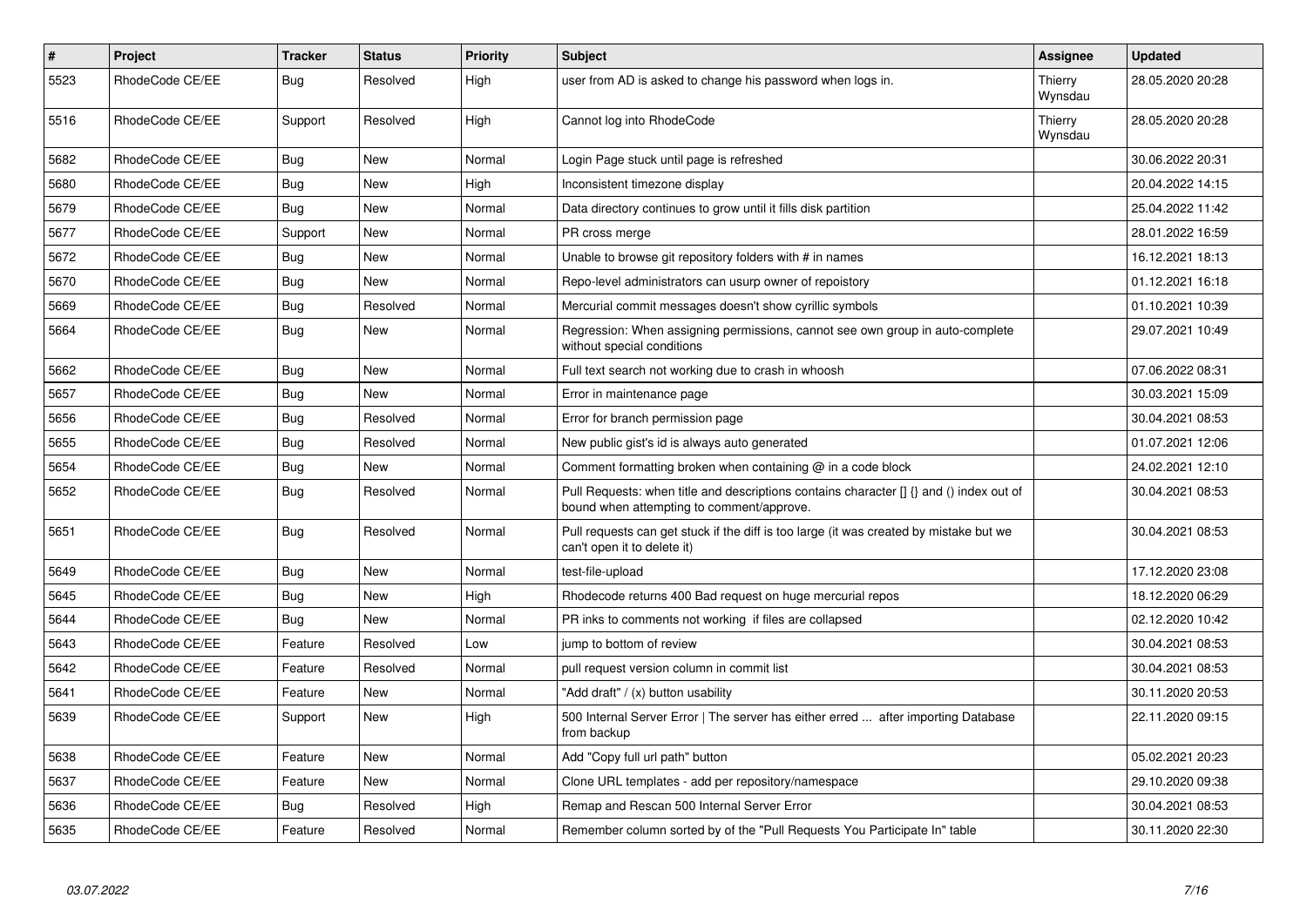| $\pmb{\#}$ | <b>Project</b>  | <b>Tracker</b> | <b>Status</b> | <b>Priority</b> | <b>Subject</b>                                                                                                     | Assignee | <b>Updated</b>   |
|------------|-----------------|----------------|---------------|-----------------|--------------------------------------------------------------------------------------------------------------------|----------|------------------|
| 5634       | RhodeCode CE/EE | Bug            | Resolved      | Normal          | Quick Search Toolbar bugs out if pull request contains unicode double quote<br>character "                         |          | 12.10.2020 23:13 |
| 5633       | RhodeCode CE/EE | Bug            | Resolved      | Normal          | Moderately large pull requests fail because inefficient use of reviewer_data_json<br>column in pull requests table |          | 12.10.2020 23:13 |
| 5632       | RhodeCode CE/EE | Bug            | <b>New</b>    | Normal          | Missing Parent Folder for Personal Repo lacks proper handling                                                      |          | 03.08.2020 07:56 |
| 5631       | RhodeCode CE/EE | Feature        | New           | Normal          | Change target of PR                                                                                                |          | 31.07.2020 17:05 |
| 5630       | RhodeCode CE/EE | <b>Bug</b>     | New           | Normal          | Inline comments do not follow the line of code                                                                     |          | 21.07.2020 11:25 |
| 5629       | RhodeCode CE/EE | Bug            | New           | Normal          | Diff truncated on small files                                                                                      |          | 21.07.2020 08:58 |
| 5626       | RhodeCode CE/EE | Bug            | <b>New</b>    | Normal          | Whoosh full-text indexing is fully indexing all repos, not recognizing forks                                       |          | 02.07.2020 19:24 |
| 5624       | RhodeCode CE/EE | <b>Bug</b>     | New           | Normal          | Timeout when trying to test SMTP email configuration                                                               |          | 01.07.2020 20:01 |
| 5623       | RhodeCode CE/EE | <b>Bug</b>     | Resolved      | Normal          | Credentials for remote repository URL leaking in Repository Header                                                 |          | 22.07.2020 00:47 |
| 5622       | RhodeCode CE/EE | Bug            | Resolved      | High            | Upgrade from 4.18.3 to 4.19.3 broke all PRs                                                                        |          | 28.07.2020 16:44 |
| 5621       | RhodeCode CE/EE | Bug            | Resolved      | Urgent          | LDAP + User Groups authentication plugin not working after upgrade to 4.19.x                                       |          | 15.06.2020 17:56 |
| 5620       | RhodeCode CE/EE | <b>Bug</b>     | Resolved      | Normal          | Regression of mail rendering in Thunderbird                                                                        |          | 15.06.2020 16:45 |
| 5619       | RhodeCode CE/EE | Bug            | Resolved      | Normal          | Setting Landing Commit to SVN Trunk results in Files tab hitting a 404                                             |          | 04.06.2020 23:51 |
| 5618       | RhodeCode CE/EE | Support        | New           | Normal          | Getting HTTP 502 Bad Gateway when trying to push (or clone) on a slow network                                      |          | 27.05.2020 21:56 |
| 5617       | RhodeCode CE/EE | Feature        | New           | Normal          | Allow PRs to non-head bookmarks                                                                                    |          | 20.05.2020 12:25 |
| 5614       | RhodeCode CE/EE | Feature        | Resolved      | Normal          | Show context function name in hq diffs                                                                             |          | 23.04.2020 13:43 |
| 5613       | RhodeCode CE/EE | Feature        | New           | Low             | Feature Request: Issue tracker link in new tab/window                                                              |          | 03.10.2021 23:25 |
| 5612       | RhodeCode CE/EE | Bug            | <b>New</b>    | Low             | CPU cores getting maxed out by VCSServer on Repository Size request                                                |          | 03.10.2021 23:25 |
| 5611       | RhodeCode CE/EE | Feature        | Resolved      | Normal          | Add information "is the pull request up to date?" in the PR page                                                   |          | 03.10.2021 23:24 |
| 5609       | RhodeCode CE/EE | Support        | Resolved      | Normal          | Change git diff algorithm                                                                                          |          | 31.03.2020 22:08 |
| 5605       | RhodeCode CE/EE | Bug            | Resolved      | Normal          | Cannot set subversion compatibility to 1.10                                                                        |          | 30.03.2020 17:27 |
| 5603       | RhodeCode CE/EE | Feature        | Resolved      | Normal          | Code search - highlight matching search terms                                                                      |          | 30.03.2020 11:16 |
| 5601       | RhodeCode CE/EE | Feature        | Resolved      | Normal          | Default navigation should be by branch name not commit id                                                          |          | 04.06.2020 23:51 |
| 5600       | RhodeCode CE/EE | Feature        | <b>New</b>    | Normal          | Change default repository landing page                                                                             |          | 27.01.2021 01:04 |
| 5596       | RhodeCode CE/EE | Bug            | Resolved      | Normal          | Pull Request duplicated after description edit                                                                     |          | 14.04.2020 13:28 |
| 5595       | RhodeCode CE/EE | Feature        | New           | Normal          | Group code review mail notification                                                                                |          | 03.03.2020 10:17 |
| 5594       | RhodeCode CE/EE | <b>Bug</b>     | Resolved      | Normal          | Credentials in Repository Settings for Pull requests are exposed                                                   |          | 28.05.2020 20:25 |
| 5593       | RhodeCode CE/EE | Support        | New           | Normal          | <b>SSH</b> connections                                                                                             |          | 17.02.2020 16:18 |
| 5590       | RhodeCode CE/EE | <b>Bug</b>     | New           | Normal          | Pull Request creation takes 2 minutes                                                                              |          | 28.05.2020 20:48 |
| 5588       | RhodeCode CE/EE | Bug            | New           | Normal          | wrong rendering of issue tracker pattern                                                                           |          | 29.01.2020 11:24 |
| 5586       | RhodeCode CE/EE | Feature        | New           | Normal          | @mention should be a link                                                                                          |          | 29.01.2020 11:46 |
| 5585       | RhodeCode CE/EE | Feature        | Resolved      | Normal          | Minimize downtime on rccontrol upgrade                                                                             |          | 27.03.2020 09:45 |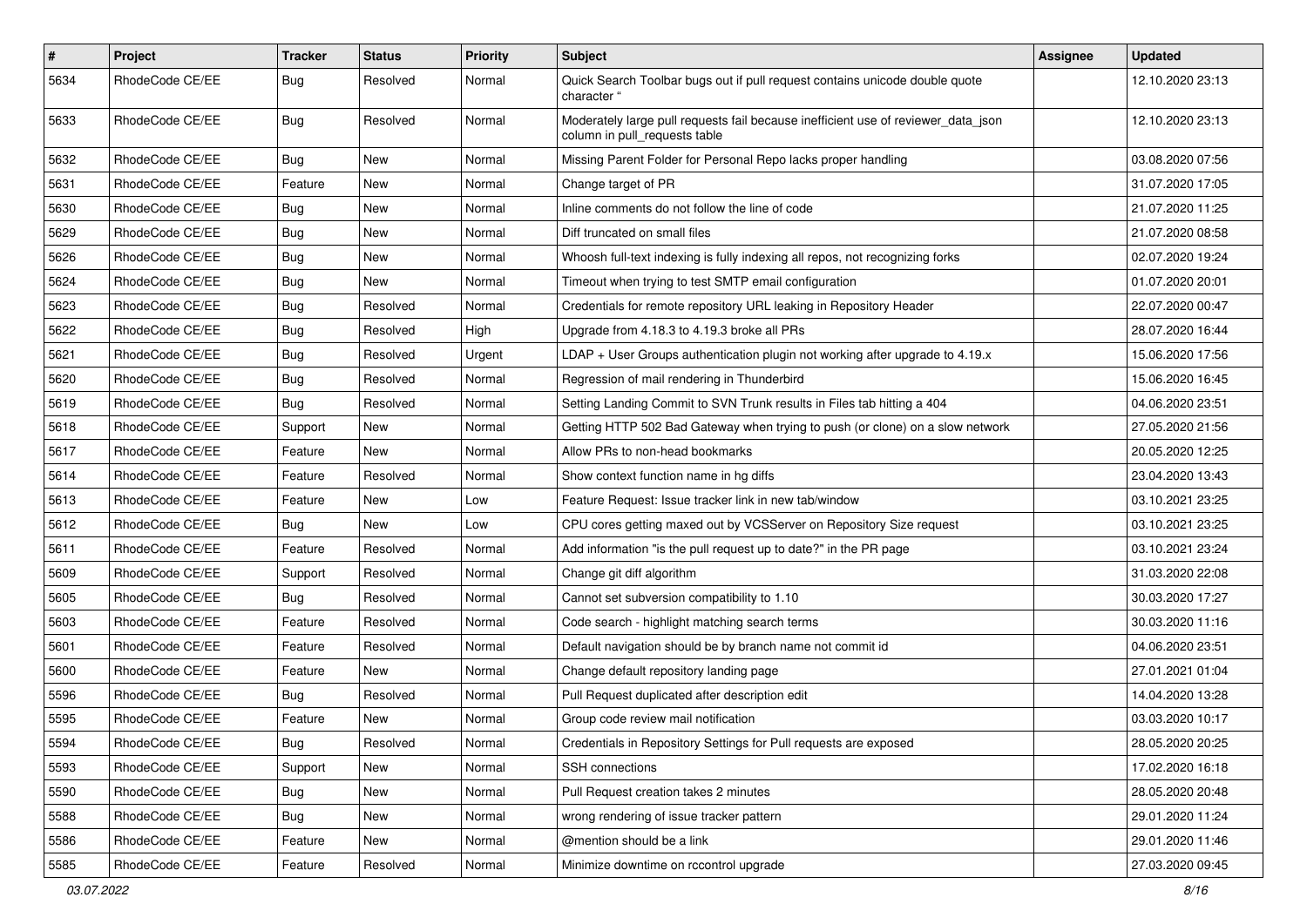| $\#$ | Project         | <b>Tracker</b> | <b>Status</b> | <b>Priority</b> | Subject                                                                                                                           | <b>Assignee</b> | <b>Updated</b>   |
|------|-----------------|----------------|---------------|-----------------|-----------------------------------------------------------------------------------------------------------------------------------|-----------------|------------------|
| 5584 | RhodeCode CE/EE | Feature        | New           | Normal          | "update pull request link" message on vcs client                                                                                  |                 | 23.01.2020 10:32 |
| 5583 | RhodeCode CE/EE | Feature        | Resolved      | Normal          | rcextensions hook for pull request comment                                                                                        |                 | 23.04.2020 13:42 |
| 5575 | RhodeCode CE/EE | Bug            | Resolved      | Low             | Filtering username containing '-' does not work in Admin audit log panel                                                          |                 | 20.01.2020 10:04 |
| 5574 | RhodeCode CE/EE | Feature        | Resolved      | Normal          | hg: Information for external hooks                                                                                                |                 | 30.07.2020 15:40 |
| 5573 | RhodeCode CE/EE | Bug            | Resolved      | Normal          | Wrong notification Base Url for Email-Integrations                                                                                |                 | 16.01.2020 08:53 |
| 5571 | RhodeCode CE/EE | <b>Bug</b>     | Resolved      | Normal          | redmine does not work with firefox any more                                                                                       |                 | 25.10.2019 12:38 |
| 5570 | RhodeCode CE/EE | <b>Bug</b>     | New           | Normal          | Remap repositories always fail in RhodeCode community                                                                             |                 | 04.10.2019 14:50 |
| 5569 | RhodeCode CE/EE | Bug            | Resolved      | Normal          | SshWrapper error                                                                                                                  |                 | 21.01.2020 02:02 |
| 5567 | RhodeCode CE/EE | <b>Bug</b>     | Resolved      | High            | Error after PR was updated                                                                                                        |                 | 20.01.2020 10:04 |
| 5561 | RhodeCode CE/EE | <b>Bug</b>     | Resolved      | Normal          | PR diff doesn't update when target changes                                                                                        |                 | 21.05.2020 11:53 |
| 5560 | RhodeCode CE/EE | Bug            | Resolved      | High            | Check all permission API function to flush caches for auth_perms                                                                  |                 | 08.06.2021 23:56 |
| 5559 | RhodeCode CE/EE | <b>Bug</b>     | New           | Normal          | Timezone handling issue on repos list                                                                                             |                 | 07.07.2019 22:19 |
| 5558 | RhodeCode CE/EE | Bug            | Resolved      | Low             | Commit compare window covers text                                                                                                 |                 | 08.07.2019 18:12 |
| 5557 | RhodeCode CE/EE | <b>Bug</b>     | Resolved      | Normal          | Consider removing slashes from the RSS feed names                                                                                 |                 | 31.10.2019 19:54 |
| 5556 | RhodeCode CE/EE | Bug            | New           | Normal          | After upgrade RhodeCode Enterprise, pull request via API adds repo owner as<br>default reviewer                                   |                 | 01.01.2020 13:09 |
| 5555 | RhodeCode CE/EE | Bug            | Resolved      | Normal          | Making Repository Public does not update the Default User Permissions                                                             |                 | 28.05.2020 20:26 |
| 5554 | RhodeCode CE/EE | Support        | Resolved      | Normal          | How to increase number of commits shown in pagination on dashboard and<br>changelog                                               |                 | 21.01.2020 02:08 |
| 5552 | RhodeCode CE/EE | Feature        | New           | High            | PR dependency across repos                                                                                                        |                 | 22.06.2019 01:15 |
| 5550 | RhodeCode CE/EE | Bug            | New           | Normal          | 500 Internal Server Error   The server has either erred or is incapable of performing<br>the requested operation.                 |                 | 18.04.2019 17:12 |
| 5547 | RhodeCode CE/EE | Bug            | New           | Normal          | UI not consistent between Firefox and Chrome                                                                                      |                 | 01.03.2019 23:35 |
| 5546 | RhodeCode CE/EE | Support        | Resolved      | Normal          | experiments with mercurial 4.9                                                                                                    |                 | 26.03.2019 09:23 |
| 5545 | RhodeCode CE/EE | Bug            | New           | Normal          | Merge commit to contain the username/reponame of the origin                                                                       |                 | 28.02.2019 13:46 |
| 5544 | RhodeCode CE/EE | Support        | Resolved      | Normal          | Use of authentication token with LDAP account results in account lockout when max<br>bad password attempts are configured in LDAP |                 | 27.02.2019 10:09 |
| 5543 | RhodeCode CE/EE | Feature        | New           | Normal          | Repo API should have equivalent get_repo_audit_logs() to User API call<br>get_user_audit_logs()                                   |                 | 26.02.2019 12:22 |
| 5541 | RhodeCode CE/EE | Support        | New           | Normal          | <b>SVN Settings: Repository Patterns</b>                                                                                          |                 | 16.12.2019 15:35 |
| 5540 | RhodeCode CE/EE | Bug            | New           | Normal          | Rhode Code 4.15.2 VCS Caching(?) behaviour                                                                                        |                 | 25.02.2019 17:01 |
| 5538 | RhodeCode CE/EE | <b>Bug</b>     | New           | Normal          | internal server error (UnicodeDecodeError) during rhodecode-index request                                                         |                 | 20.02.2019 14:43 |
| 5537 | RhodeCode CE/EE | Task           | Resolved      | Normal          | Add owner to create pull request API                                                                                              |                 | 28.02.2019 13:52 |
| 5536 | RhodeCode CE/EE | Feature        | Resolved      | Low             | Ability to disable server-side SSH key generation                                                                                 |                 | 28.02.2019 13:52 |
| 5530 | RhodeCode CE/EE | Bug            | Resolved      | Normal          | Email integration has incorrect url                                                                                               |                 | 09.02.2019 10:33 |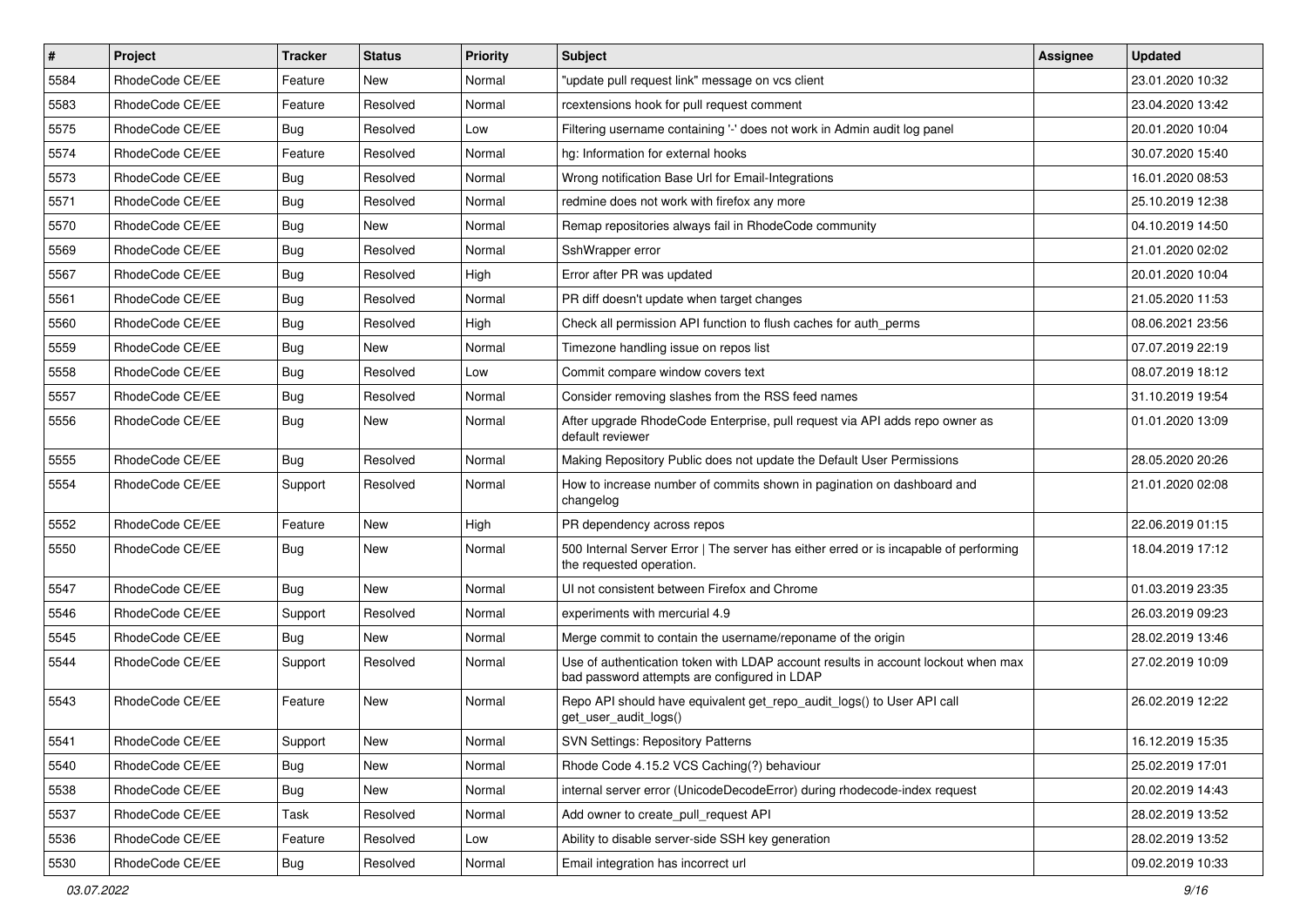| $\vert$ # | Project         | <b>Tracker</b> | <b>Status</b> | <b>Priority</b> | <b>Subject</b>                                                                                             | <b>Assignee</b> | <b>Updated</b>   |
|-----------|-----------------|----------------|---------------|-----------------|------------------------------------------------------------------------------------------------------------|-----------------|------------------|
| 5528      | RhodeCode CE/EE | <b>Bug</b>     | Resolved      | High            | Empty Unicode file causes the PR to return HTTP 500                                                        |                 | 28.02.2019 13:52 |
| 5527      | RhodeCode CE/EE | Support        | <b>New</b>    | Normal          | API: expose human readable failure reason                                                                  |                 | 30.01.2019 17:43 |
| 5524      | RhodeCode CE/EE | Bug            | New           | High            | Cannot log into RhodeCode anymore                                                                          |                 | 15.01.2019 17:08 |
| 5522      | RhodeCode CE/EE | <b>Bug</b>     | Resolved      | Low             | vcsserver fails when url contains extra "/"                                                                |                 | 28.02.2019 13:52 |
| 5521      | RhodeCode CE/EE | Bug            | Resolved      | Normal          | Proxing SVN http requests does not work when using prefix for rhodecode.                                   |                 | 28.02.2019 13:52 |
| 5520      | RhodeCode CE/EE | Feature        | Resolved      | Normal          | Show the head commits shas when the merge is prevented due to multiple heads                               |                 | 28.02.2019 13:52 |
| 5519      | RhodeCode CE/EE | Bug            | New           | High            | User unable to fork the repo despite setting Repository Forking to Disabled                                |                 | 11.12.2018 22:21 |
| 5518      | RhodeCode CE/EE | <b>Bug</b>     | Resolved      | Normal          | Zero-sized files in /rhodecode/config/rcextensions/examples                                                |                 | 21.01.2020 02:18 |
| 5517      | RhodeCode CE/EE | <b>Bug</b>     | Resolved      | Urgent          | Problem with upgrading to Community-4.15                                                                   |                 | 11.12.2018 06:32 |
| 5515      | RhodeCode CE/EE | Bug            | Resolved      | Normal          | PR default reviewer is incorrect                                                                           |                 | 28.02.2019 13:52 |
| 5513      | RhodeCode CE/EE | <b>Bug</b>     | Resolved      | High            | Gist: GitHub flavoured markdown gist creation fails                                                        |                 | 07.07.2019 22:21 |
| 5512      | RhodeCode CE/EE | Bug            | New           | Normal          | Show commit phase in summary view                                                                          |                 | 09.11.2018 21:37 |
| 5511      | RhodeCode CE/EE | Feature        | <b>New</b>    | Normal          | New feature to synchronize the fork with the remote repo from the summary page                             |                 | 13.11.2018 01:23 |
| 5510      | RhodeCode CE/EE | <b>Bug</b>     | New           | High            | AssertionError: unexpected parameters: user_agent & hook_type                                              |                 | 31.07.2021 11:14 |
| 5509      | RhodeCode CE/EE | <b>Bug</b>     | New           | Normal          | Remove `limportant attributes` from UI elements                                                            |                 | 07.12.2018 07:40 |
| 5507      | RhodeCode CE/EE | Bug            | Resolved      | Normal          | Markdown rendering needs improvement                                                                       |                 | 15.08.2019 15:40 |
| 5506      | RhodeCode CE/EE | <b>Bug</b>     | New           | Normal          | Web UI fonts are not looking good and is difficult to read for people with low vision                      |                 | 26.10.2018 09:38 |
| 5505      | RhodeCode CE/EE | Bug            | Resolved      | Normal          | Notification emails from RhodeCode is garbled in Outlook 2016 web client                                   |                 | 07.12.2018 09:49 |
| 5504      | RhodeCode CE/EE | Feature        | New           | Normal          | Buttons to copy commit hash and to expand the commit message in the repo<br>summary view                   |                 | 26.10.2018 00:59 |
| 5503      | RhodeCode CE/EE | Support        | <b>New</b>    | Normal          | failed to upgrade to 4.13.3                                                                                |                 | 06.11.2018 18:28 |
| 5502      | RhodeCode CE/EE | Bug            | Resolved      | High            | 500 error when using multiple custom branch permissions                                                    |                 | 07.12.2018 09:49 |
| 5500      | RhodeCode CE/EE | Bug            | New           | Normal          | How to enable/set "RC_SKIP_HOOKS" to disable svn hooks?                                                    |                 | 02.10.2018 07:45 |
| 5499      | RhodeCode CE/EE | Support        | New           | Normal          | ERROR [celery.worker.consumer.consumer] consumer: Cannot connect                                           |                 | 11.09.2018 08:39 |
| 5497      | RhodeCode CE/EE | Support        | New           | Normal          | hg push hangs                                                                                              |                 | 30.08.2018 22:15 |
| 5496      | RhodeCode CE/EE | Support        | New           | Normal          | database migration 4.11.6 mysql to 4.12.4 postgres                                                         |                 | 27.08.2018 21:17 |
| 5495      | RhodeCode CE/EE | Support        | New           | Normal          | Idap to crowd users_groups sync source                                                                     |                 | 10.09.2018 22:09 |
| 5494      | RhodeCode CE/EE | <b>Bug</b>     | New           | Normal          | rccontrol's python package management causes slow VCS SSH                                                  |                 | 02.04.2019 11:56 |
| 5492      | RhodeCode CE/EE | <b>Bug</b>     | New           | Normal          | VCSServer + SVN 1.10                                                                                       |                 | 26.07.2018 15:01 |
| 5491      | RhodeCode CE/EE | Support        | New           | Urgent          | Upgrade RhodeCode Community + VCSSERVER from 4.10.4 to 4.12.4, pull request<br>stop working with reviewers |                 | 30.08.2018 09:47 |
| 5490      | RhodeCode CE/EE | Bug            | Resolved      | Normal          | Changes to repo group permissions via API are not audit logged                                             |                 | 28.02.2019 13:52 |
| 5489      | RhodeCode CE/EE | Bug            | Resolved      | High            | grant_user_permission_to_repo_group API call fails to set permissions on child<br>repos                    |                 | 11.07.2018 09:57 |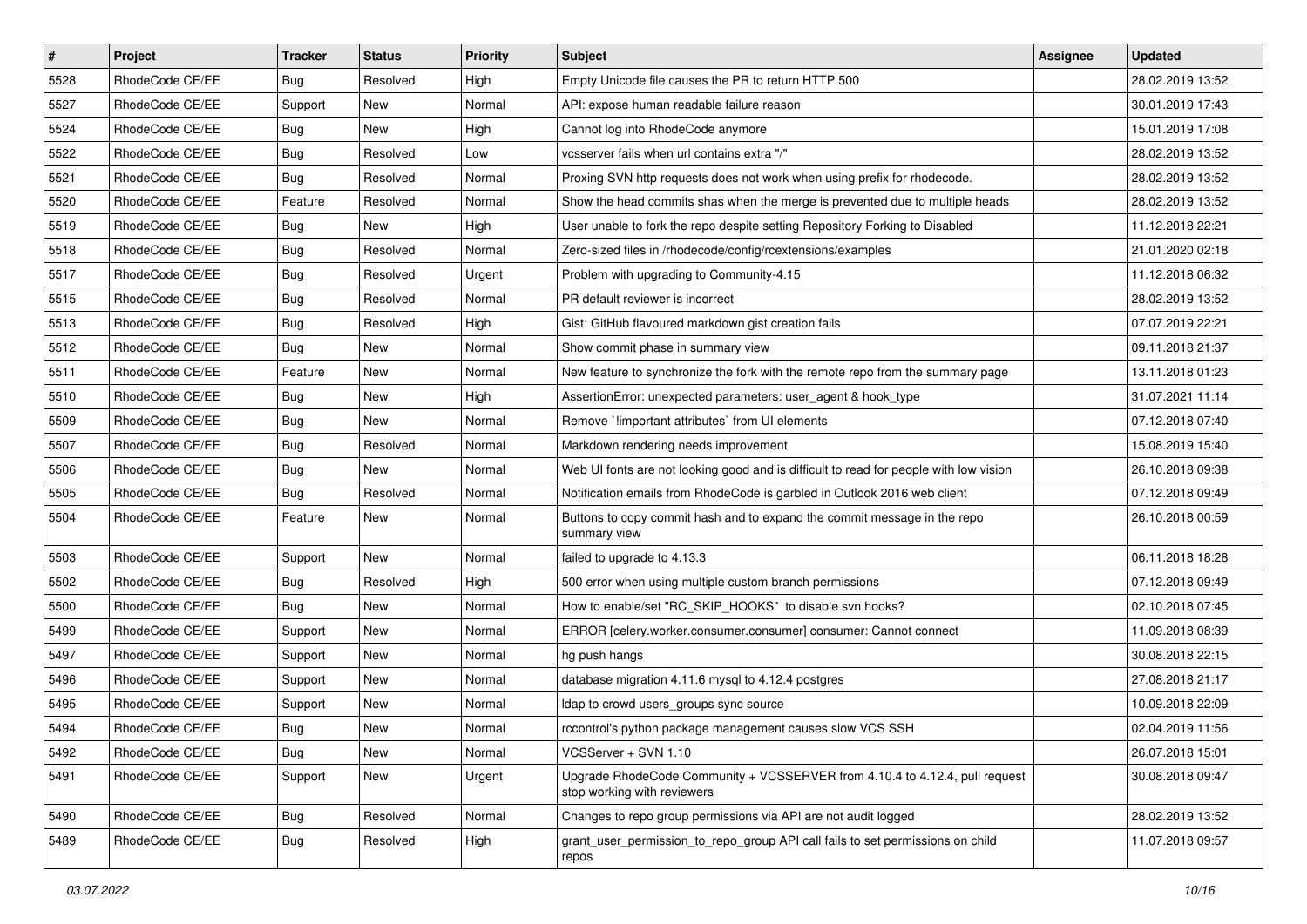| #    | Project         | <b>Tracker</b> | <b>Status</b> | <b>Priority</b> | <b>Subject</b>                                                                                                                                                                       | <b>Assignee</b> | <b>Updated</b>   |
|------|-----------------|----------------|---------------|-----------------|--------------------------------------------------------------------------------------------------------------------------------------------------------------------------------------|-----------------|------------------|
| 5484 | RhodeCode CE/EE | Support        | New           | Normal          | Setting up ssh, remote hg not found                                                                                                                                                  |                 | 06.07.2018 23:41 |
| 5482 | RhodeCode CE/EE | Bug            | Resolved      | Normal          | Changing a repo's 'Remote pull uri' in its Settings fails with 'No repo type specified'                                                                                              |                 | 31.10.2018 08:37 |
| 5475 | RhodeCode CE/EE | Bug            | New           | Normal          | Unable to locate user in OpenLDAP directory via Idaps                                                                                                                                |                 | 08.06.2018 20:06 |
| 5471 | RhodeCode CE/EE | Bug            | New           | Normal          | Webhook integration failing: need more than 3 values to unpack                                                                                                                       |                 | 01.06.2018 02:26 |
| 5469 | RhodeCode CE/EE | Feature        | Resolved      | Normal          | elastisearch > 2.x not supported ?                                                                                                                                                   |                 | 21.01.2020 02:19 |
| 5468 | RhodeCode CE/EE | Support        | New           | Normal          | Check logic for updating last commit for repository groups                                                                                                                           |                 | 30.08.2018 09:47 |
| 5462 | RhodeCode CE/EE | <b>Bug</b>     | New           | Normal          | create_repo api fails with celery enabled                                                                                                                                            |                 | 10.07.2018 17:49 |
| 5461 | RhodeCode CE/EE | Bug            | Resolved      | Normal          | Changes to user group permissions via API are not audit logged                                                                                                                       |                 | 30.08.2018 09:47 |
| 5460 | RhodeCode CE/EE | Bug            | New           | Low             | Repo creation stuck when remote clone returns partial http code 500                                                                                                                  |                 | 06.07.2018 19:14 |
| 5457 | RhodeCode CE/EE | Bug            | Resolved      | Normal          | Internal server error on full-text search settings page with Elasticsearch                                                                                                           |                 | 16.04.2018 09:08 |
| 5444 | RhodeCode CE/EE | Bug            | Resolved      | Normal          | Error while creating a pull request on a Mercurial repository                                                                                                                        |                 | 17.04.2018 22:29 |
| 5436 | RhodeCode CE/EE | Bug            | Resolved      | High            | Unable To Open Pull Request in 4.11.2                                                                                                                                                |                 | 14.02.2018 11:14 |
| 5434 | RhodeCode CE/EE | Bug            | Resolved      | Immediate       | Locale problem                                                                                                                                                                       |                 | 01.10.2021 09:51 |
| 5433 | RhodeCode CE/EE | Bug            | Resolved      | High            | RhodeCode Community 4.11 doesn't handle HG largefiles extension                                                                                                                      |                 | 01.02.2018 20:08 |
| 5414 | RhodeCode CE/EE | Bug            | <b>New</b>    | High            | When Opening New Pull Request, Target Revision Default Is Undesireable                                                                                                               |                 | 11.04.2018 23:20 |
| 5412 | RhodeCode CE/EE | Bug            | Resolved      | Normal          | Webhook for "pullrequest commented" event returns incomplete data                                                                                                                    |                 | 27.02.2018 18:00 |
| 5410 | RhodeCode CE/EE | Bug            | New           | Normal          | After converting to CE, we get the following error when trying to view some repos in<br>the UI: "UnicodeDecodeError: 'ascii' codec can't decode byte" (full error in<br>Description) |                 | 25.01.2018 20:45 |
| 5406 | RhodeCode CE/EE | <b>Bug</b>     | <b>New</b>    | Normal          | <b>Installer Fails</b>                                                                                                                                                               |                 | 01.12.2017 11:52 |
| 5405 | RhodeCode CE/EE | Bug            | <b>New</b>    | Normal          | Add repository from UI leads to HTTP/404                                                                                                                                             |                 | 28.11.2017 11:39 |
| 5404 | RhodeCode CE/EE | Task           | New           | Normal          | Add an option to detach review rules when deleting an user                                                                                                                           |                 | 22.11.2017 11:23 |
| 5400 | RhodeCode CE/EE | Task           | New           | Normal          | User group - subgroup support                                                                                                                                                        |                 | 06.11.2017 22:00 |
| 5399 | RhodeCode CE/EE | <b>Bug</b>     | In Progress   | High            | Issues with Git LFS integration                                                                                                                                                      |                 | 07.07.2019 22:21 |
| 5396 | RhodeCode CE/EE | Feature        | Resolved      | Normal          | Merge state with shadow repo should be created during pull request                                                                                                                   |                 | 12.10.2017 21:57 |
| 5395 | RhodeCode CE/EE | Support        | Resolved      | Normal          | Svn protocols and performance                                                                                                                                                        |                 | 04.04.2019 18:08 |
| 5394 | RhodeCode CE/EE | Support        | New           | Normal          | SVN to Git / Mercurial Migration                                                                                                                                                     |                 | 03.10.2017 09:29 |
| 5391 | RhodeCode CE/EE | Task           | Resolved      | High            | Secure Email change                                                                                                                                                                  |                 | 17.04.2018 21:50 |
| 5381 | RhodeCode CE/EE | <b>Bug</b>     | Resolved      | Normal          | Email integration changeset links invalid                                                                                                                                            |                 | 06.09.2017 12:29 |
| 5380 | RhodeCode CE/EE | Bug            | Resolved      | Normal          | repo commits pageintion error                                                                                                                                                        |                 | 06.09.2017 19:16 |
| 5379 | RhodeCode CE/EE | Bug            | Resolved      | Normal          | Journal RSS feed errors                                                                                                                                                              |                 | 01.09.2017 16:40 |
| 5376 | RhodeCode CE/EE | <b>Bug</b>     | Resolved      | Normal          | error: pretxnchangegroup.acl hook failed: acl: user "" denied on branch "default"                                                                                                    |                 | 16.08.2017 19:45 |
| 5375 | RhodeCode CE/EE | Support        | Resolved      | Normal          | How do I configure "Go to" to just search repository names?                                                                                                                          |                 | 16.08.2017 18:00 |
| 5371 | RhodeCode CE/EE | <b>Bug</b>     | New           | Normal          | Comment times in Pull Requests are off by 1 day                                                                                                                                      |                 | 10.04.2018 15:11 |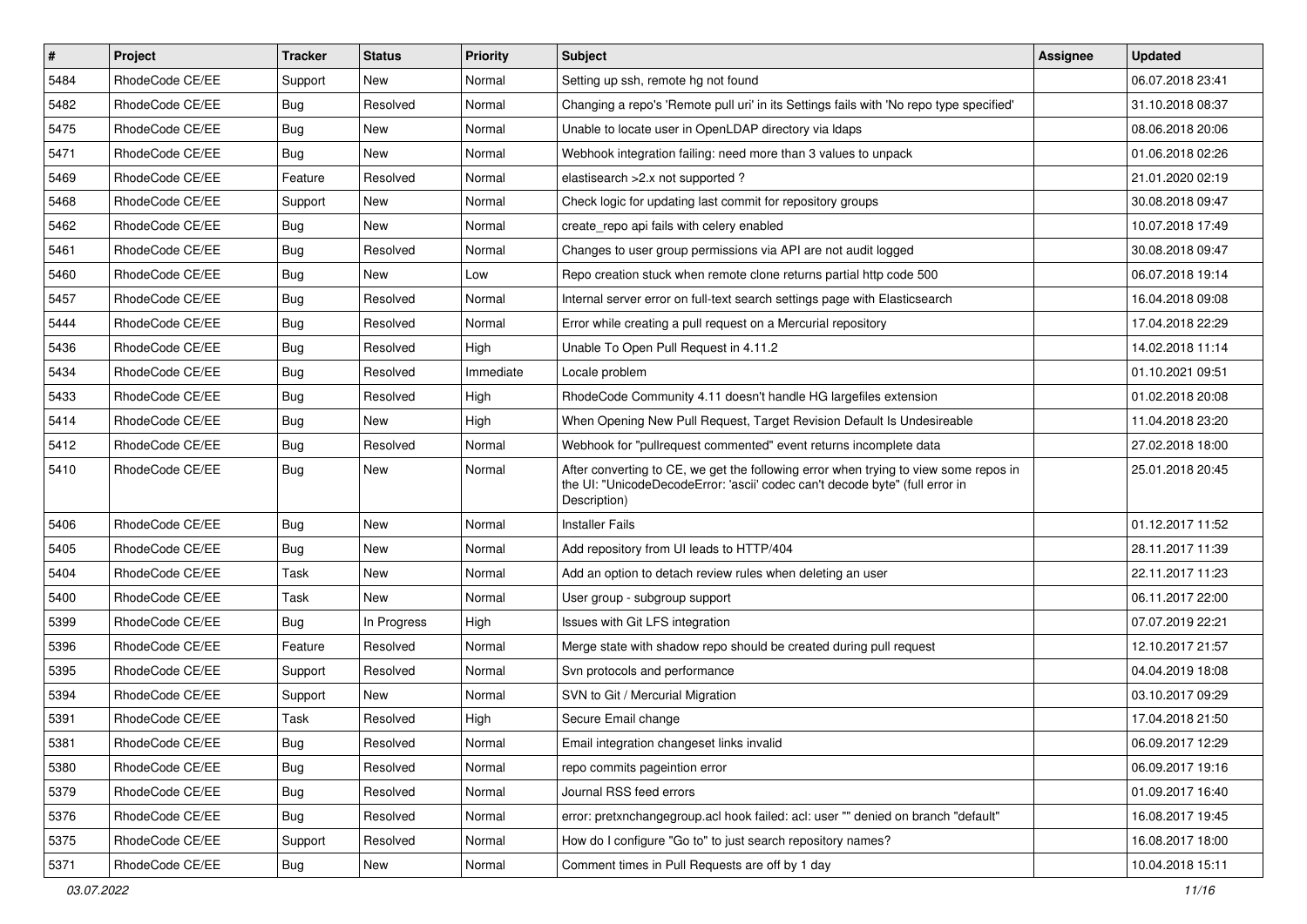| $\sharp$ | Project         | <b>Tracker</b> | <b>Status</b> | Priority | <b>Subject</b>                                                                           | Assignee | <b>Updated</b>   |
|----------|-----------------|----------------|---------------|----------|------------------------------------------------------------------------------------------|----------|------------------|
| 5343     | RhodeCode CE/EE | Task           | Resolved      | Normal   | SSH key management and SSH support                                                       |          | 18.08.2017 23:50 |
| 5337     | RhodeCode CE/EE | Bug            | Resolved      | Normal   | Possible memory leak after few Git Pull Requests                                         |          | 08.08.2017 13:08 |
| 5321     | RhodeCode CE/EE | Feature        | Resolved      | Normal   | Audit logs                                                                               |          | 21.06.2017 12:49 |
| 5316     | RhodeCode CE/EE | Feature        | In Progress   | Normal   | UI should provide checkout URL for a SVN path                                            |          | 06.11.2017 21:59 |
| 5304     | RhodeCode CE/EE | Bug            | Resolved      | Normal   | Email template not correct                                                               |          | 31.10.2018 08:36 |
| 5297     | RhodeCode CE/EE | Bug            | Resolved      | Normal   | Locale fails on a SuSE system                                                            |          | 31.10.2018 08:36 |
| 5289     | RhodeCode CE/EE | Feature        | New           | High     | Ability to Upload/Replace a file using the UI                                            |          | 22.09.2017 10:29 |
| 5278     | RhodeCode CE/EE | Feature        | <b>New</b>    | Normal   | Require support for git repositories of the form git://                                  |          | 13.04.2017 15:20 |
| 5277     | RhodeCode CE/EE | <b>Bug</b>     | Resolved      | Normal   | table id=user_list_table - Ajax error                                                    |          | 13.04.2017 01:04 |
| 5273     | RhodeCode CE/EE | Feature        | <b>New</b>    | Normal   | Comment status                                                                           |          | 07.04.2017 13:10 |
| 5272     | RhodeCode CE/EE | Feature        | Resolved      | Normal   | Pull Request checklist                                                                   |          | 21.01.2020 02:09 |
| 5271     | RhodeCode CE/EE | Feature        | New           | Normal   | Private comments                                                                         |          | 07.04.2017 12:01 |
| 5269     | RhodeCode CE/EE | Support        | <b>New</b>    | Normal   | Upgrade from RC EE 3.7.1 to RC EE 4.x                                                    |          | 29.06.2017 19:36 |
| 5266     | RhodeCode CE/EE | Bug            | Resolved      | Normal   | Validate if changes in target branches get's propagated on Pull request updates          |          | 05.04.2017 18:10 |
| 5265     | RhodeCode CE/EE | Task           | Resolved      | Normal   | Enable phases support                                                                    |          | 11.05.2017 11:10 |
| 5259     | RhodeCode CE/EE | Bug            | Resolved      | Normal   | user-journal storage changes                                                             |          | 12.04.2017 00:04 |
| 5256     | RhodeCode CE/EE | Feature        | New           | Normal   | Last repository access time.                                                             |          | 23.03.2017 16:34 |
| 5255     | RhodeCode CE/EE | Support        | <b>New</b>    | Normal   | I can't access issues created by me from mail                                            |          | 04.04.2017 11:28 |
| 5235     | RhodeCode CE/EE | Task           | Resolved      | Normal   | relative image support                                                                   |          | 10.03.2017 23:37 |
| 5229     | RhodeCode CE/EE | Task           | Resolved      | Normal   | add support for https://clipboardjs.com/                                                 |          | 21.01.2020 02:19 |
| 5227     | RhodeCode CE/EE | Bug            | New           | Normal   | 400 during a svn checkout, file with special chars                                       |          | 23.02.2017 17:43 |
| 5225     | RhodeCode CE/EE | Task           | Resolved      | Normal   | add tag of author/contribitor to comments                                                |          | 11.05.2017 11:10 |
| 5221     | RhodeCode CE/EE | Task           | Resolved      | Normal   | Missing comment type in emails                                                           |          | 19.02.2017 21:46 |
| 5218     | RhodeCode CE/EE | Bug            | New           | Normal   | 500 when forking repository, when using special chars in password.                       |          | 19.02.2017 21:46 |
| 5213     | RhodeCode CE/EE | Bug            | Resolved      | Normal   | Fixing Apache Proxy timeout issues                                                       |          | 14.02.2017 09:44 |
| 5210     | RhodeCode CE/EE | Bug            | Resolved      | Normal   | webook problems                                                                          |          | 13.02.2017 19:43 |
| 5207     | RhodeCode CE/EE | Task           | Resolved      | Low      | Release 4.6.1                                                                            |          | 13.02.2017 18:04 |
| 5203     | RhodeCode CE/EE | Task           | Resolved      | Normal   | optimise large repos speed                                                               |          | 08.09.2017 16:10 |
| 5202     | RhodeCode CE/EE | Task           | Resolved      | Normal   | run git gc and git repack on GIT repos when we have a scheduler via celery in<br>pyramid |          | 04.12.2017 20:49 |
| 5201     | RhodeCode CE/EE | Task           | Resolved      | Normal   | API: implement describe-methods                                                          |          | 13.02.2017 15:57 |
| 5200     | RhodeCode CE/EE | Task           | New           | Normal   | investigate search improvements                                                          |          | 16.12.2019 16:04 |
| 5198     | RhodeCode CE/EE | Task           | Resolved      | Normal   | remove pyro4 from enterprise                                                             |          | 07.02.2017 19:28 |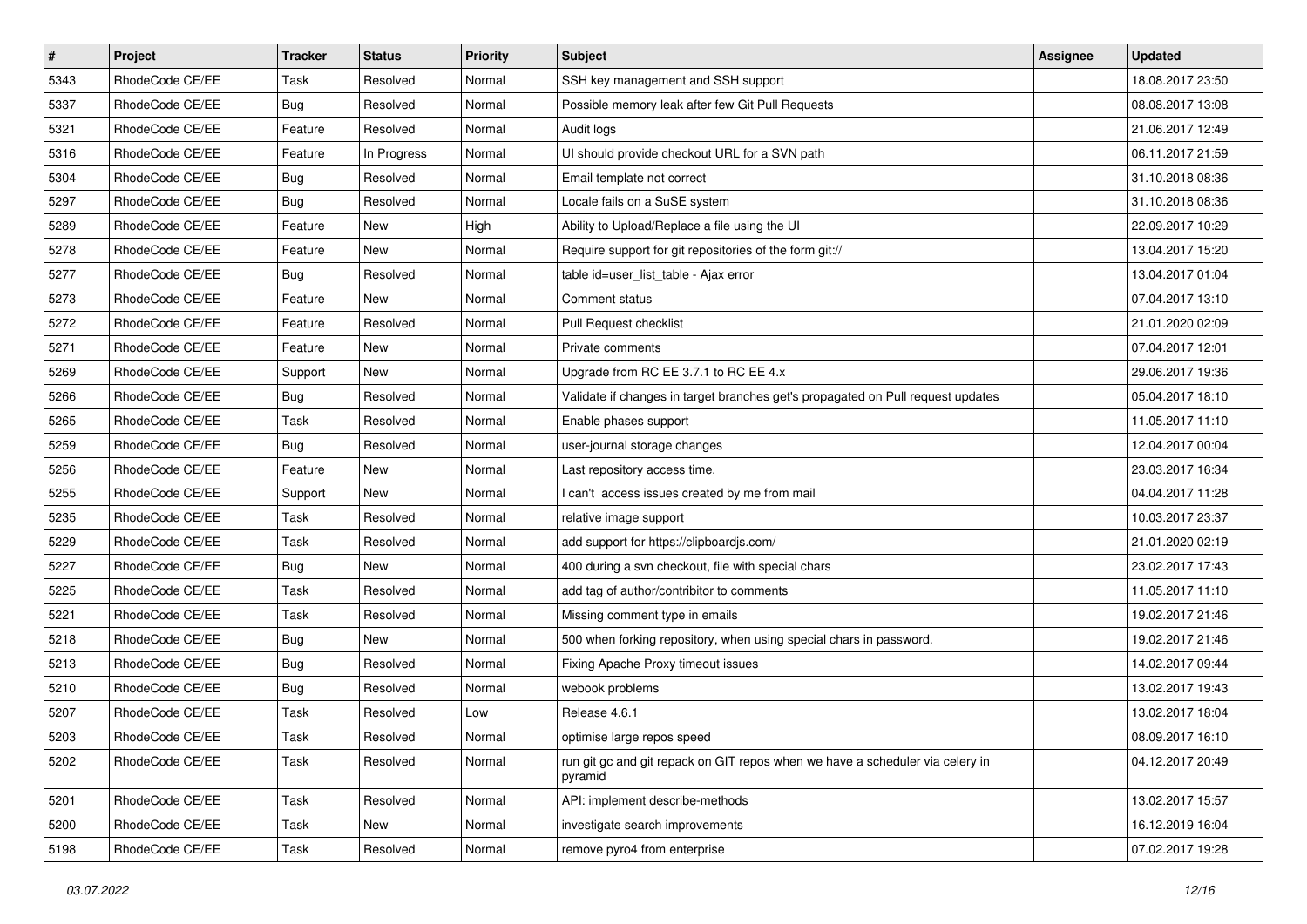| $\pmb{\#}$ | Project         | <b>Tracker</b> | <b>Status</b> | Priority | <b>Subject</b>                                                          | <b>Assignee</b> | <b>Updated</b>   |
|------------|-----------------|----------------|---------------|----------|-------------------------------------------------------------------------|-----------------|------------------|
| 5187       | RhodeCode CE/EE | Feature        | Resolved      | Normal   | changelog dynamic loading of commits                                    |                 | 12.06.2018 12:31 |
| 5184       | RhodeCode CE/EE | Task           | Resolved      | Normal   | bump pyramid to 1.7.X                                                   |                 | 06.02.2017 21:50 |
| 5164       | RhodeCode CE/EE | Bug            | Resolved      | Normal   | non-web calls are leaking session objects                               |                 | 13.01.2017 01:30 |
| 4678       | RhodeCode CE/EE | Task           | Resolved      | Normal   | Release 4.5.2                                                           |                 | 19.12.2016 17:32 |
| 4677       | RhodeCode CE/EE | Support        | Resolved      | High     | API get_repo_refs not working?                                          |                 | 19.12.2016 11:46 |
| 4676       | RhodeCode CE/EE | Bug            | Resolved      | Normal   | Some admin passwords can make installation fail                         |                 | 16.12.2016 16:16 |
| 4675       | RhodeCode CE/EE | <b>Bug</b>     | Resolved      | Normal   | Disk free inodes are displayed incorrectly                              |                 | 13.12.2016 22:41 |
| 4669       | RhodeCode CE/EE | Task           | <b>New</b>    | Normal   | disable pytest sugar on nix-build                                       |                 | 01.12.2016 12:52 |
| 4666       | RhodeCode CE/EE | Task           | Resolved      | Normal   | Bump git and mercurial to latest versions                               |                 | 02.12.2016 19:01 |
| 4312       | RhodeCode CE/EE | Task           | <b>New</b>    | Normal   | Storage location changes                                                |                 | 11.07.2017 13:31 |
| 4306       | RhodeCode CE/EE | Bug            | Resolved      | Normal   | Issue to push file with character # on a SVN                            |                 | 03.04.2017 16:44 |
| 4305       | RhodeCode CE/EE | Task           | Resolved      | Normal   | Meta-tagging could be excluded from limit                               |                 | 09.11.2016 19:27 |
| 4304       | RhodeCode CE/EE | Bug            | Resolved      | High     | Search: Internal Server Error                                           |                 | 26.11.2016 16:26 |
| 4303       | RhodeCode CE/EE | Support        | <b>New</b>    | Normal   | rhodecode instance                                                      |                 | 08.11.2016 16:32 |
| 4301       | RhodeCode CE/EE | Feature        | <b>New</b>    | Normal   | [API] toggle force_password_reset in api for Idap users                 |                 | 28.10.2016 15:43 |
| 4299       | RhodeCode CE/EE | Task           | New           | Normal   | TEMPLATE repo groups                                                    |                 | 22.09.2017 10:26 |
| 4290       | RhodeCode CE/EE | Task           | New           | Normal   | Allow to transplant the review status to merged commits                 |                 | 17.04.2018 21:50 |
| 4285       | RhodeCode CE/EE | Bug            | <b>New</b>    | Normal   | Intermittent error while trying to create or fork a repository          |                 | 17.10.2016 22:42 |
| 4283       | RhodeCode CE/EE | Task           | Resolved      | Normal   | bump whoosh to 2.7.4 release                                            |                 | 13.12.2016 21:08 |
| 4274       | RhodeCode CE/EE | Bug            | Resolved      | Normal   | 500 error when push big objects                                         |                 | 13.02.2017 19:53 |
| 4272       | RhodeCode CE/EE | Feature        | <b>New</b>    | Normal   | Better SPAM protection                                                  |                 | 12.10.2016 11:14 |
| 4266       | RhodeCode CE/EE | Bug            | Resolved      | Normal   | Error 500 on integrations page after setting up Webhook                 |                 | 17.10.2016 15:35 |
| 4255       | RhodeCode CE/EE | Bug            | <b>New</b>    | Normal   | [translation, i18n] translation not being applied to integrations pages |                 | 30.09.2016 15:56 |
| 4252       | RhodeCode CE/EE | Support        | <b>New</b>    | Normal   | Backup & Recovery                                                       |                 | 07.10.2016 19:47 |
| 4235       | RhodeCode CE/EE | Task           | Resolved      | High     | Support GIT LFS server                                                  |                 | 23.03.2017 17:24 |
| 4227       | RhodeCode CE/EE | Support        | Resolved      | Normal   | VBScript files detected as text/plain - no syntax highlighting          |                 | 14.09.2016 22:38 |
| 4226       | RhodeCode CE/EE | Feature        | New           | Normal   | [settings, system info] add VCS and Channelstream status to System Info |                 | 14.09.2016 16:45 |
| 4222       | RhodeCode CE/EE | Feature        | New           | Normal   | Configurable detection of READMEs                                       |                 | 09.09.2016 10:05 |
| 4216       | RhodeCode CE/EE | Task           | New           | Normal   | [ux, renderers] implement consistent rendering for text fields          |                 | 06.09.2016 11:46 |
| 4207       | RhodeCode CE/EE | Feature        | Resolved      | Normal   | Support for obsolescence markers in changelog UI                        |                 | 19.05.2017 16:14 |
| 4206       | RhodeCode CE/EE | Bug            | Resolved      | High     | Error creating SVN groups                                               |                 | 15.09.2016 13:24 |
| 4192       | RhodeCode CE/EE | Feature        | Resolved      | Normal   | [ce, ee] slack/hipchat integrations group commits by branch pushed      |                 | 09.09.2016 19:01 |
| 4191       | RhodeCode CE/EE | Feature        | New           | Normal   | Add custom Image logo option to header                                  |                 | 22.08.2016 14:49 |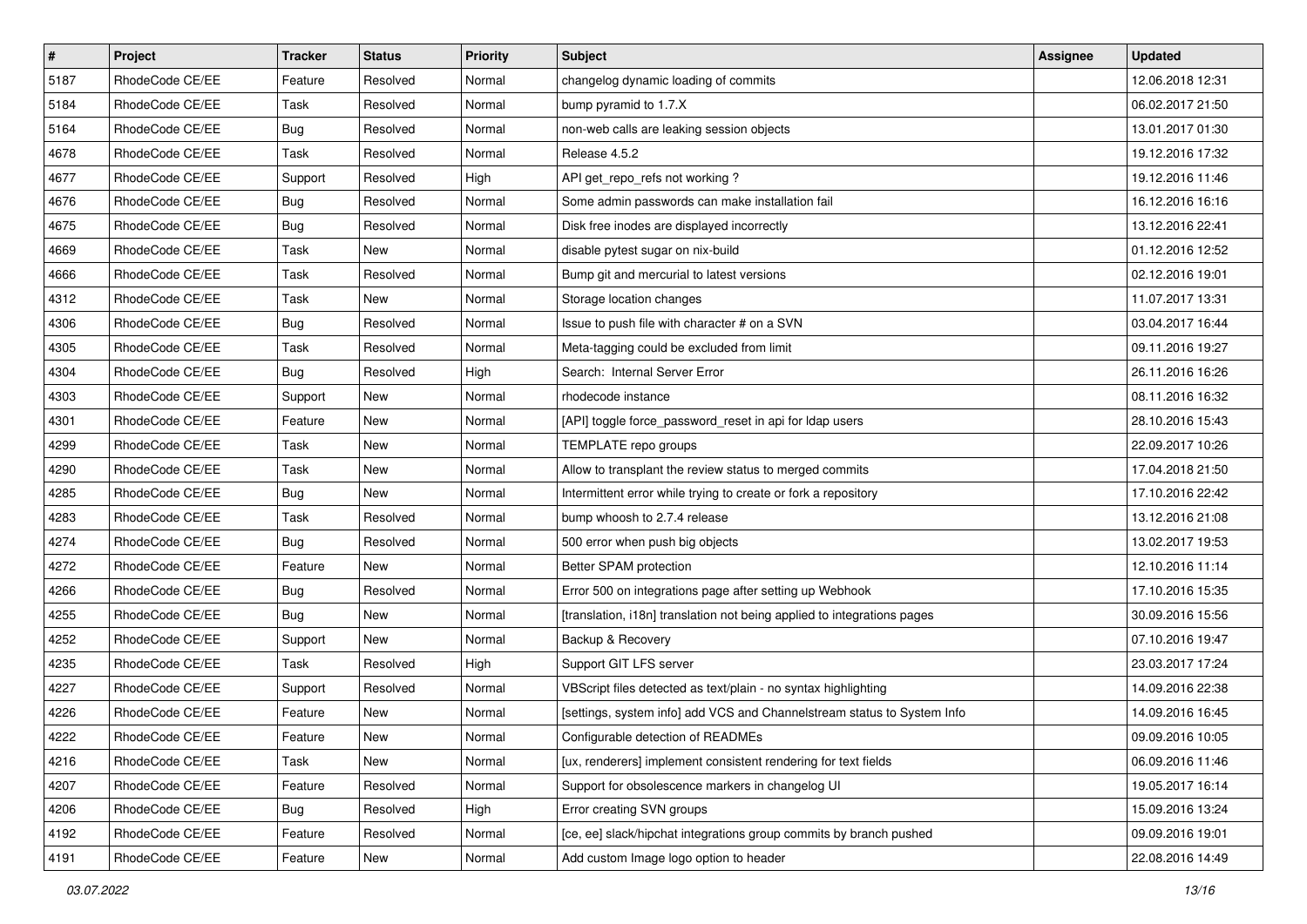| $\pmb{\#}$ | Project         | <b>Tracker</b> | <b>Status</b> | <b>Priority</b> | <b>Subject</b>                                                                                                     | <b>Assignee</b> | <b>Updated</b>   |
|------------|-----------------|----------------|---------------|-----------------|--------------------------------------------------------------------------------------------------------------------|-----------------|------------------|
| 4190       | RhodeCode CE/EE | <b>Bug</b>     | New           | Normal          | [tests] fix or remove rst xss inline test                                                                          |                 | 22.08.2016 12:15 |
| 4189       | RhodeCode CE/EE | Bug            | New           | Normal          | [tests, git] count of commit ids is different for git than hg when comparing remote                                |                 | 22.08.2016 12:34 |
| 4188       | RhodeCode CE/EE | Bug            | New           | Normal          | [tests, svn] changeset tests produce different results for svn                                                     |                 | 22.08.2016 09:54 |
| 4182       | RhodeCode CE/EE | Feature        | <b>New</b>    | Normal          | add direct link from notification to corresponding PR                                                              |                 | 19.08.2016 12:35 |
| 4169       | RhodeCode CE/EE | <b>Task</b>    | Resolved      | Normal          | re-architecture celery support                                                                                     |                 | 17.11.2017 19:21 |
| 4166       | RhodeCode CE/EE | Bug            | Resolved      | Urgent          | [ce] Rhodecode crashing after MySQL error                                                                          |                 | 23.08.2016 23:35 |
| 4163       | RhodeCode CE/EE | Task           | New           | Normal          | [ce, ee] celery refactor + upgrade                                                                                 |                 | 15.08.2016 12:32 |
| 4154       | RhodeCode CE/EE | Bug            | <b>New</b>    | Low             | [ce, ee] user register via github captcha                                                                          |                 | 05.08.2016 22:51 |
| 4151       | RhodeCode CE/EE | Task           | Resolved      | Normal          | [packaging] Subversion to current 1.9.X                                                                            |                 | 09.09.2016 10:18 |
| 4144       | RhodeCode CE/EE | Feature        | <b>New</b>    | Normal          | [ux] improve enable/disable of notifications                                                                       |                 | 02.08.2016 17:19 |
| 4140       | RhodeCode CE/EE | Task           | Resolved      | Normal          | Check middleware chain status, and Verify that special middleware is catching<br>exceptions correctly              |                 | 23.08.2016 12:13 |
| 4116       | RhodeCode CE/EE | Bug            | <b>New</b>    | High            | [ee] Starting EE or running paster commands like setup-rhodecode does not work<br>without setting LC_ALL properly. |                 | 18.08.2016 21:03 |
| 4109       | RhodeCode CE/EE | <b>Bug</b>     | New           | Normal          | [files] The "switch to commit" widget is broken after using browser back button                                    |                 | 17.04.2018 21:50 |
| 4108       | RhodeCode CE/EE | Task           | Resolved      | Normal          | Release 4.2.2                                                                                                      |                 | 14.10.2016 13:08 |
| 4090       | RhodeCode CE/EE | Bug            | Resolved      | Normal          | test ticket                                                                                                        |                 | 09.03.2021 20:39 |
| 4089       | RhodeCode CE/EE | Bug            | Resolved      | Normal          | svn repository does not exist                                                                                      |                 | 12.06.2018 12:29 |
| 4081       | RhodeCode CE/EE | Support        | Resolved      | Normal          | Receiving server 500 error when trying to clone repo from windows client using<br>eclipse                          |                 | 12.07.2016 14:30 |
| 4051       | RhodeCode CE/EE | Task           | <b>New</b>    | Normal          | [ux, renderering] Consistent formatting on text fields.                                                            |                 | 22.09.2017 10:27 |
| 4045       | RhodeCode CE/EE | Task           | New           | Normal          | File permissions                                                                                                   |                 | 17.04.2018 21:49 |
| 4044       | RhodeCode CE/EE | Feature        | Resolved      | Normal          | <b>Branch permissions</b>                                                                                          |                 | 30.08.2018 09:48 |
| 4040       | RhodeCode CE/EE | Bug            | New           | Low             | [ce, ee] logout when logged out causes 403 Cross-site request forgery detected                                     |                 | 23.06.2016 13:40 |
| 4003       | RhodeCode CE/EE | Task           | Resolved      | Normal          | User personal repository groups improvements                                                                       |                 | 07.11.2016 16:12 |
| 3999       | RhodeCode CE/EE | Feature        | Resolved      | Normal          | Add `send account information` to user creation page                                                               |                 | 28.06.2016 15:22 |
| 3981       | RhodeCode CE/EE | Feature        | Resolved      | Normal          | Add cloud hosting like Gitlab, GitHub                                                                              |                 | 02.03.2020 09:14 |
| 3980       | RhodeCode CE/EE | Feature        | New           | Normal          | Add CI engine                                                                                                      |                 | 05.06.2016 21:32 |
| 3979       | RhodeCode CE/EE | Feature        | New           | Normal          | Add kanban board                                                                                                   |                 | 05.06.2016 21:20 |
| 3978       | RhodeCode CE/EE | Feature        | New           | Normal          | Add bug tracker                                                                                                    |                 | 05.06.2016 21:20 |
| 3977       | RhodeCode CE/EE | Feature        | New           | Normal          | Wiki                                                                                                               |                 | 05.06.2016 21:11 |
| 3967       | RhodeCode CE/EE | Support        | In Progress   | Normal          | Server 500 error                                                                                                   |                 | 11.08.2016 13:39 |
| 3963       | RhodeCode CE/EE | Bug            | New           | Normal          | [ce] Getting a newly added repo via remap/rescan via api gives no data                                             |                 | 27.05.2016 05:02 |
| 3956       | RhodeCode CE/EE | Bug            | New           | Normal          | [ce] - svn commit with all 'None' properties (author, message, etc.)                                               |                 | 23.05.2016 17:22 |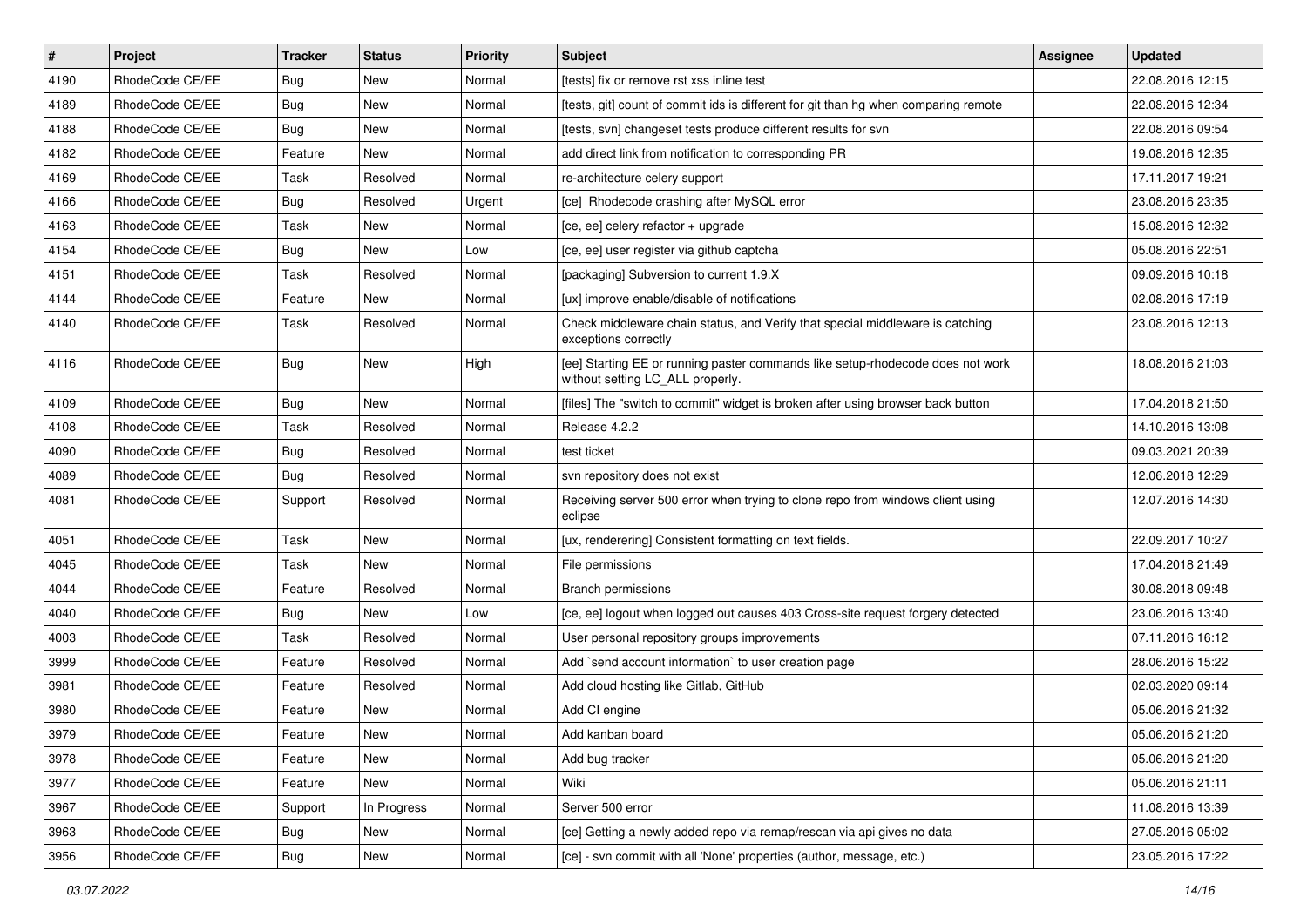| $\vert$ # | Project         | <b>Tracker</b> | <b>Status</b> | Priority | <b>Subject</b>                                                                                | <b>Assignee</b> | <b>Updated</b>   |
|-----------|-----------------|----------------|---------------|----------|-----------------------------------------------------------------------------------------------|-----------------|------------------|
| 3939      | RhodeCode CE/EE | <b>Bug</b>     | New           | Normal   | [ux] changelog filter blank after going back in browser                                       |                 | 18.05.2016 14:50 |
| 3923      | RhodeCode CE/EE | Bug            | <b>New</b>    | Normal   | odd exception on running internal-code                                                        |                 | 09.08.2016 10:54 |
| 3922      | RhodeCode CE/EE | <b>Bug</b>     | New           | Normal   | svn backend returns different diff to git/hg backends                                         |                 | 11.05.2016 14:29 |
| 3615      | RhodeCode CE/EE | <b>Bug</b>     | New           | Low      | (OperationalError) too many SQL variables on admin journal page                               |                 | 06.05.2016 11:45 |
| 3555      | RhodeCode CE/EE | <b>Bug</b>     | Resolved      | Normal   | Then disabled repo location change the panel should explicitly state that it's disabled       |                 | 25.04.2016 10:34 |
| 3504      | RhodeCode CE/EE | Task           | In Progress   | Normal   | [routing] Move static assets under a common prefix                                            |                 | 19.07.2016 12:27 |
| 3486      | RhodeCode CE/EE | Feature        | New           | Normal   | expose origin of permission in perm dict for users                                            |                 | 06.06.2016 10:54 |
| 3484      | RhodeCode CE/EE | Task           | <b>New</b>    | Normal   | oauth: reduce required permissions for 3rd party                                              |                 | 13.04.2016 12:33 |
| 3472      | RhodeCode CE/EE | Feature        | <b>New</b>    | Normal   | Expose unified hooks that can be used in SSH backend                                          |                 | 14.04.2016 17:54 |
| 3460      | RhodeCode CE/EE | Feature        | <b>New</b>    | Normal   | [ux, frontend] hide "show more" button when there is nothing more to show                     |                 | 11.04.2016 13:37 |
| 3455      | RhodeCode CE/EE | Feature        | New           | Normal   | [ux] commit message search should render entire commit message                                |                 | 07.04.2016 17:50 |
| 3441      | RhodeCode CE/EE | Bug            | New           | Normal   | [ux] clicking on line in file view scrolls to that line                                       |                 | 05.04.2016 13:35 |
| 3440      | RhodeCode CE/EE | Feature        | <b>New</b>    | Normal   | [design, ux] mock-up user interface for adding a branch/bookmark                              |                 | 05.04.2016 09:21 |
| 3382      | RhodeCode CE/EE | Bug            | New           | Normal   | download superrepo with subrepos                                                              |                 | 25.03.2016 01:30 |
| 3377      | RhodeCode CE/EE | Task           | New           | Normal   | extra fields types extensions                                                                 |                 | 24.03.2016 15:23 |
| 3376      | RhodeCode CE/EE | Task           | New           | Normal   | Repo action plugins                                                                           |                 | 24.03.2016 15:21 |
| 3373      | RhodeCode CE/EE | Feature        | New           | Normal   | Allow to create Bookmarks and Branches from UI                                                |                 | 05.04.2016 09:21 |
| 3364      | RhodeCode CE/EE | Support        | <b>New</b>    | High     | Allow Specifying the Commit Message for Pull Request Merges                                   |                 | 17.04.2018 21:51 |
| 3362      | RhodeCode CE/EE | Task           | New           | Normal   | auth-plugins, indicate visually that plugin is turned on but NOT enabled                      |                 | 22.03.2016 19:03 |
| 3357      | RhodeCode CE/EE | Bug            | Resolved      | Normal   | switch to sometimes fails to load files metadata                                              |                 | 30.03.2016 10:56 |
| 3351      | RhodeCode CE/EE | Bug            | New           | Normal   | Duplicate IP whitelist entry shows error flash                                                |                 | 21.03.2016 15:54 |
| 3334      | RhodeCode CE/EE | Bug            | <b>New</b>    | Normal   | Attempt to edit .coveragerc through the online file editor                                    |                 | 17.03.2016 13:49 |
| 3332      | RhodeCode CE/EE | Support        | <b>New</b>    | Normal   | LDAP settings page: Add button "test connection"                                              |                 | 17.03.2016 10:23 |
| 3261      | RhodeCode CE/EE | Task           | New           | Normal   | mousetrap.js bump to latest 1.5.X version                                                     |                 | 17.03.2016 12:52 |
| 3260      | RhodeCode CE/EE | Task           | New           | Normal   | api: expose get_repo_node method                                                              |                 | 17.03.2016 12:56 |
| 3250      | RhodeCode CE/EE | Bug            | <b>New</b>    | Normal   | Posting a comment message is very slow !                                                      |                 | 17.03.2016 12:57 |
| 3239      | RhodeCode CE/EE | Task           | Resolved      | Normal   | Catch all route for repo page or repo group page is always executing checks for<br>every page |                 | 21.04.2016 11:30 |
| 3022      | RhodeCode CE/EE | Bug            | New           | Normal   | SVN support with repositories groups                                                          |                 | 26.07.2016 18:25 |
| 2944      | RhodeCode CE/EE | Task           | New           | Normal   | Bump gunicorn to 19.4 version                                                                 |                 | 17.03.2016 12:58 |
| 2882      | RhodeCode CE/EE | Feature        | New           | Normal   | Bulk comment submit                                                                           |                 | 17.03.2016 17:50 |
| 2844      | RhodeCode CE/EE | Task           | New           | Normal   | Update Bcrypt to a maintained version                                                         |                 | 17.02.2018 20:37 |
| 2817      | RhodeCode CE/EE | Feature        | Resolved      | Normal   | Make largefiles downloadable from the interface                                               |                 | 27.03.2017 14:04 |